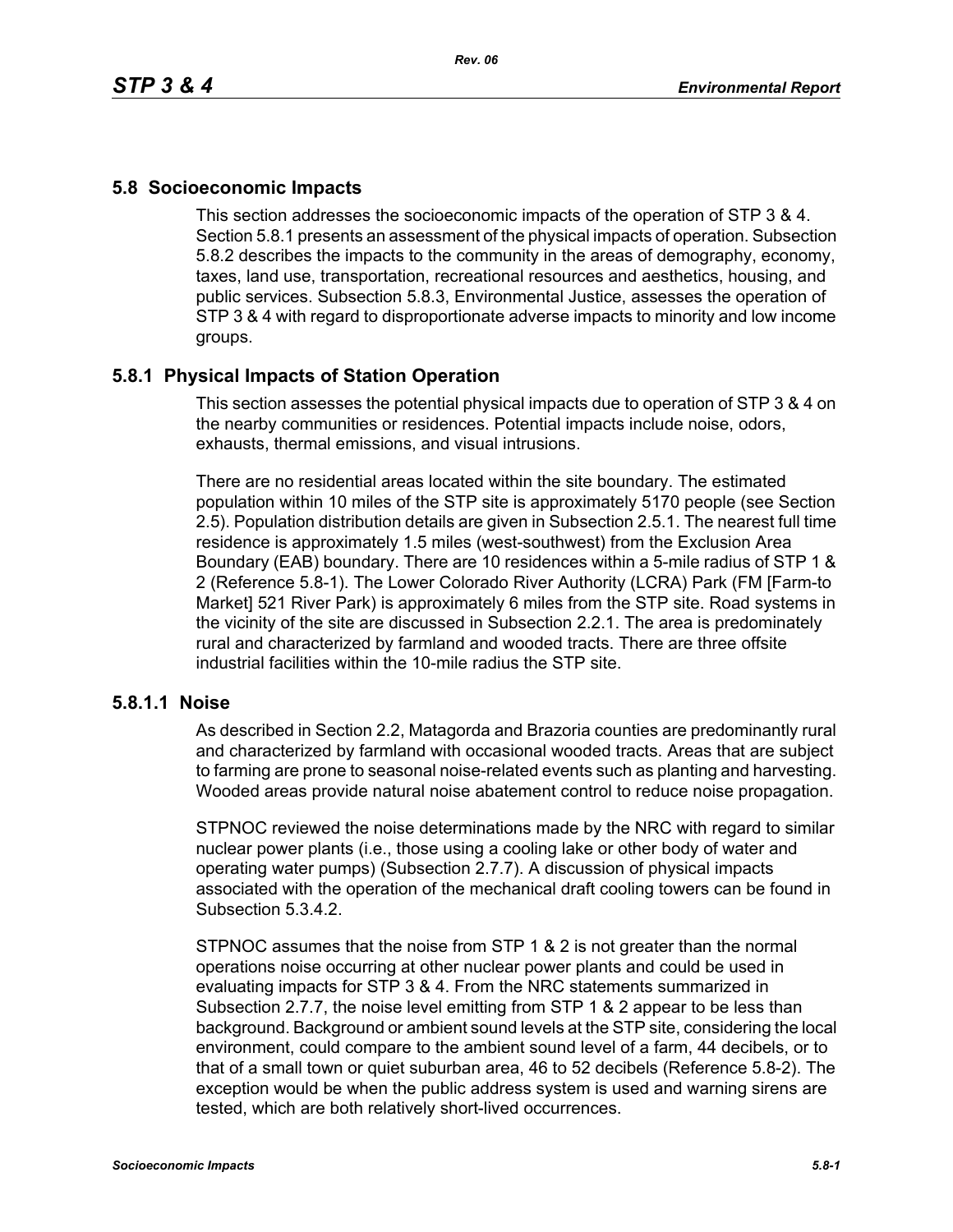Noise level attenuates with distance. A 3-decibel decrease is perceived as roughly halving loudness; a 3-decibel increase doubles the loudness. The noise from an earthmover can be as high as 94 decibels from 10 feet away, and 82 decibels from 70 feet away. A crane lifting a load can make 96 decibels of noise; at rest, it may make less than 80 decibels. Moderate auto traffic at a distance of 100 feet (30 meters) rates about 50 decibels. To a driver with a car window open or a pedestrian on the sidewalk, the same traffic rates about 70 decibels (Reference 5.8-3); that is, it sounds four times louder. The level of normal conversation is about 50 to 60 decibels.

Major equipment components are housed within structures that provide noise attenuation. Intermittently operated equipment (i.e., emergency diesel generators, combustion turbine generator) are equipped with mufflers to reduce exhaust noise.

No public roads, public buildings or residences are located within the EAB. After the completion of construction of STP 3 & 4, areas that were used for construction support will be graded, landscaped, and planted to enhance the overall site appearance. Previously forested areas cleared for temporary construction facilities will be revegetated, and harsh topographical features created during construction will be contoured to match the surrounding areas (Subsection 3.1.2). This revegetation will provide an additional buffer for operations-related noise. The STPEGS Annual Environmental Operating Report (Reference 5.8-1) identifies 10 residences within a 5 mile radius of the currently operating units. The exclusion area boundary is greater than 4000 feet in all directions from the new STP 3 & 4 footprint. Attenuation of noise associated with STP 3 & 4 operations would be similar to that which is currently occurring for STP 1 & 2.

Impacts from the noise associated with the operation of STP 3 & 4 would be SMALL and would not require mitigation.

#### **5.8.1.2 Air Quality**

Section 5.4 discusses the impacts to members of the public from radioactive air emissions from STP 3 & 4. Subsection 5.8.1.2 is focused in impacts to members of the public from non-radiological air emissions.

Matagorda and Brazoria Counties are part of the Metropolitan Houston-Galveston Intrastate Air Quality Control Region (AQCR) (Reference 5.8-4). All areas within the Metropolitan Houston-Galveston Intrastate AQCR are classified as achieving attainment with the National Ambient Air Quality Standards (NAAQS), with the exception of the Houston-Galveston-Brazoria 8-Hour Ozone Non-attainment Area. (Reference 5.8-5). A discussion of current and projected regional air quality conditions is contained in Subsection 2.7.2.

The NAAQS define ambient concentration criteria for sulfur dioxide  $(SO<sub>2</sub>)$ , particulate matter with aerodynamic diameters of 10 microns or less ( $PM_{10}$ ), particulate matter with aerodynamic diameters of 2.5 microns or less  $(PM<sub>2.5</sub>)$ , carbon monoxide (CO), nitrogen dioxide (NO<sub>2</sub>), ozone (O<sub>3</sub>), and lead (Pb). These pollutants are generally referred to as "criteria pollutants." Areas of the United States having air quality as good as or better than the NAAQS are designated by the U.S. Environmental Protection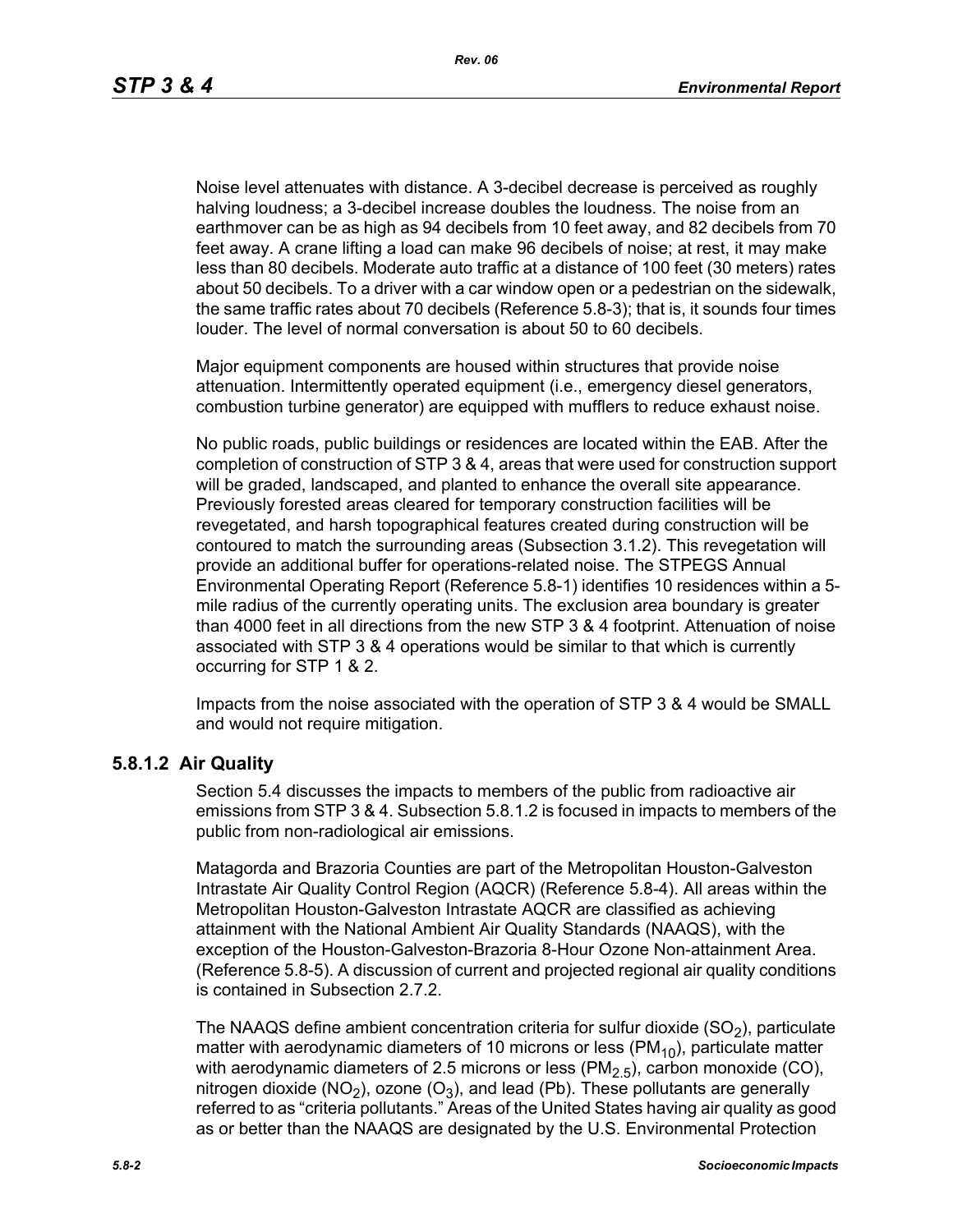Agency (EPA) as attainment areas. Areas with air quality that is worse than the NAAQS are designated by EPA as non-attainment areas (Reference 5.8-5). The Houston-Galveston-Brazoria area holds non-attainment status for ground-level ozone under the 8-hour standard that became effective June 15, 2005. Counties affected under this status are: Brazoria, Chambers, Fort Bend, Galveston, Harris, Liberty, Montgomery, and Waller. The region was classified as being in "moderate" nonattainment of the 8-hour standard and was given a maximum attainment date of June 15, 2010 (Reference 5.8-5).

STP 3 & 4 will have three standby diesel generators per unit, and one combustion turbine generator per unit. Emissions from those sources are described in Subsection 3.6.3. Section 1.2 lists all authorizations required before the start of operation, including the authorizing agency, the source of authorization, the requirement for authorization, and the permitted activity. The standby diesel generators and turbine generators would be operated periodically on a limited short-term basis. Subsection 3.6.3.1 discusses the operation of these systems. Table 3.6-3 describes annual estimated emissions from these sources, including equipment use estimates. No operational sources of gaseous emissions other than diesel generators, auxiliary boilers, or combustion turbines are planned for STP 3 & 4. Properly maintained asphalt or concrete access roads, and appropriate speed limits, would minimize the amount of fugitive dust generated by the commuting workforce. The impact of the operation of STP 3 & 4 on air quality would be SMALL, and would not warrant mitigation.

#### **5.8.1.3 Thermal Emissions**

Heat dissipation to the atmosphere from operation of the cooling towers and the Main Cooling Reservoir (MCR) is described in Subsection 5.3.3.1. The plumes from the cooling towers would occur in each direction of the compass and would be spread over a wide area. The average plume lengths would be short and would not be long enough to reach the site boundary in most directions. Fogging and icing from the operation of the cooling tower is not predicted to occur, and fogging from the operation of the MCR is expected to occur infrequently. Salt deposition due to water droplets drifting from the cooling towers is only predicted to occur for locations less than two miles from the towers. Shadowing in the vicinity of the cooling towers and in nearby agricultural areas was predicted to occur for less than 69 hours per season and 158 hours annually. This represents less than 7% of the total hours of each season and 4% of the total hours per year. Ground-level increases in humidity would occur in the immediate vicinity of the cooling towers, on developed land within the STP site boundary.

The NRC's Environmental Standard Review Plan (NUREG-1555) notes that the plume from a cooling pond like the MCR would exist as a fog over the pond or as ground-level fog evaporating within 300 meters from the pond, or would lift to become stratus for winds less than or equal to 2.2 meters per second. Elevated plumes and the associated shadowing would not be expected from the operation of the MCR.

Because there is no residential area within the site boundary, the impacts on nearby communities from thermal emissions would be SMALL and no mitigation would be required.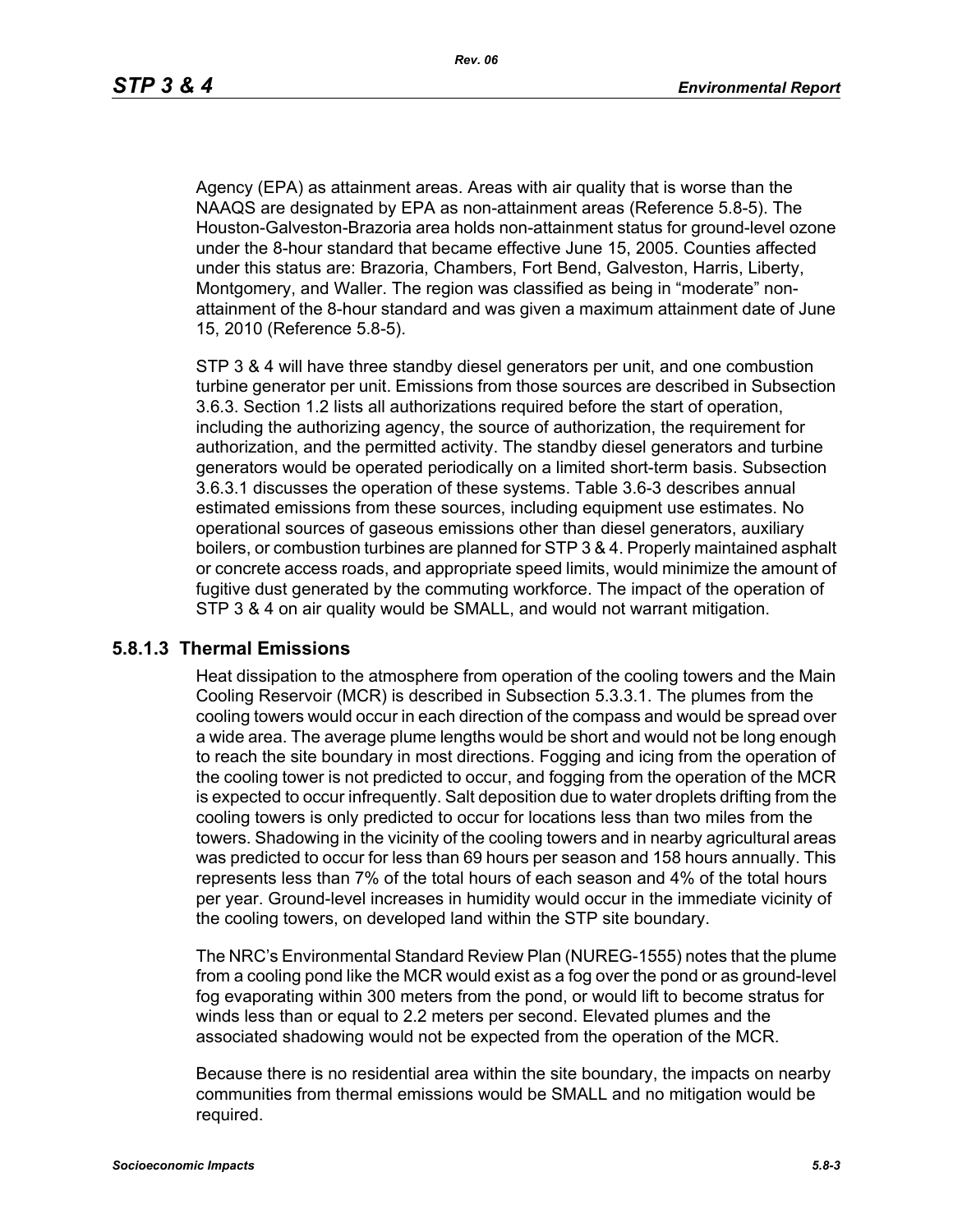# **5.8.1.4 Visual Intrusions**

The nearest full-time residence is approximately 1.5 miles west-southwest from the EAB boundary. There are 10 residences within a 5-mile radius of STP 1 & 2. The LCRA Park (FM 521 River Park) is approximately 6 miles east of the STP site. At this distance, the STP 3 & 4 reactor containment buildings and the two mechanical draft cooling towers would be visible. Impacts from the additional structures would be SMALL compared to existing conditions and would not warrant mitigation.

The visual impacts from the operation of the cooling towers would be the towers themselves plus the plumes generated during operation. Specifics for modeling of the plume are contained in Subsection 5.3.3. Specifics for the length and frequency of elevated plumes are contained in Subsection 5.3.3.1.0. The plumes from the cooling towers would occur in each direction of the compass and would be spread over a wide area, reducing the time that the plume would be visible from a particular location. The average plume lengths would be relatively short. Plumes would be visible at the 10 residences within the 5-mile radius for periods ranging from between 16 hours/year to 183 hours/year. These plumes would only be visible during daylight hours for these periods. Because of the varying directions and short average plume lengths, impacts from elevated plumes would be SMALL and not warrant mitigation.

The current Reservoir Makeup Pumping Facility (RMPF) is visible from the Colorado River and from the east bank of the river. This facility was sized for four units and, therefore, there would be no change in its visibility over existing conditions related to STP 3 & 4. Visual impact of the RMPF would be SMALL and would not warrant mitigation.

# **5.8.1.5 Other Impacts**

Roads within the vicinity of the STP site would experience a temporary increase in traffic at the beginning and the end of the shift. However, the current road network has sufficient capacity to accommodate the increase, as detailed in Subsection 5.8.2. Therefore, no significant traffic congestion would result from operation of STP 3 & 4. Impact to roads in the vicinity of the STP site would be SMALL and would not warrant mitigation.

### **5.8.1.6 Conclusion**

Physical impacts to the surrounding population as a result of operation of STP 3 & 4 would be SMALL and would not warrant mitigation.

# **5.8.2 Social and Economic Impacts**

This section evaluates the demographic, economic, infrastructure, housing, and community including education and public services impacts to the region as a result of operating STP 3 & 4. The evaluation assesses impacts of operation and of demands placed by the workforce on the region. STP 3 & 4 would require approximately 888 workers (Subsection 3.10.3). The current schedule projects a commercial operation date of 2015 for STP 3 and 2016 for STP 4. This analysis conservatively assumes that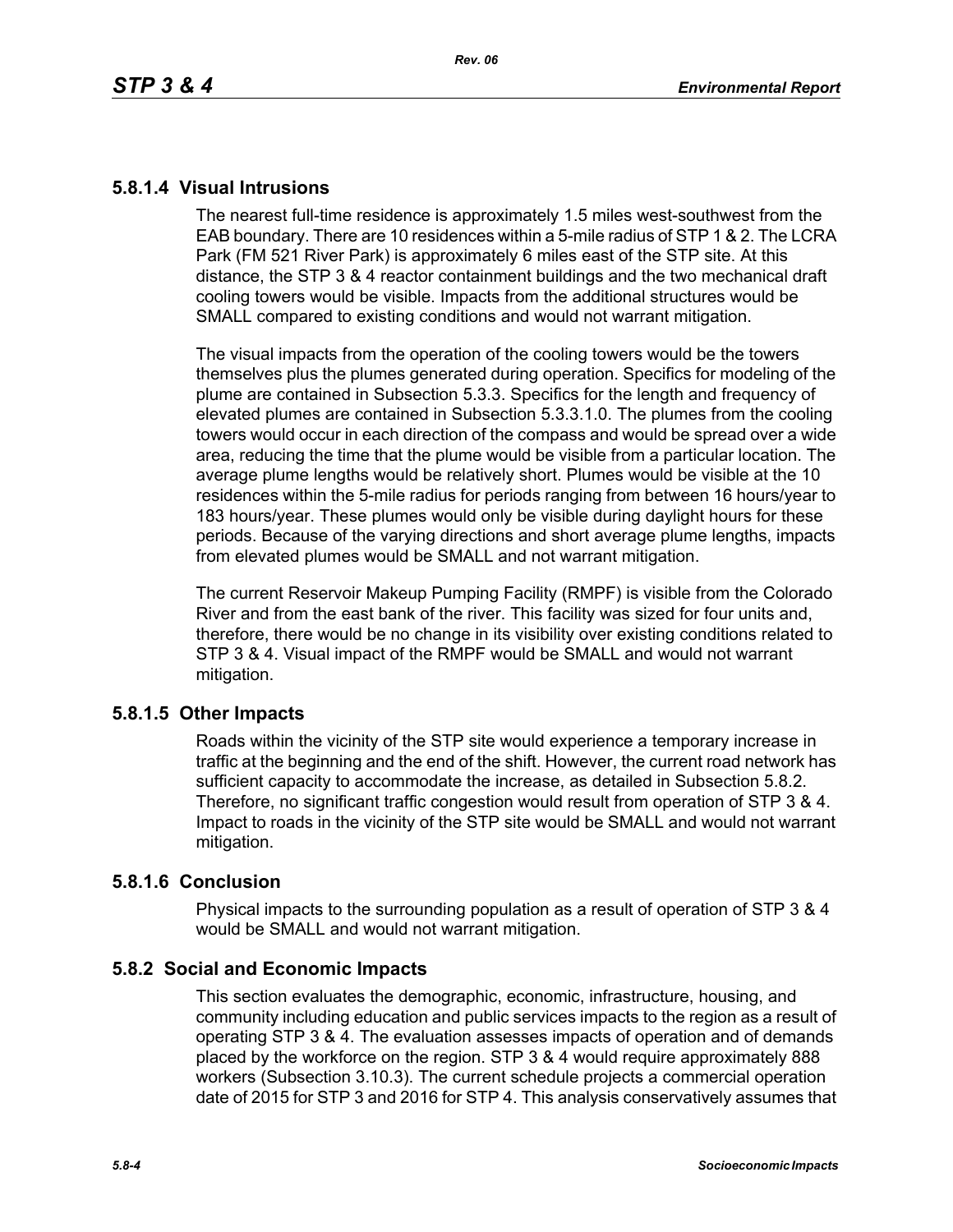STP 3 & 4 will apply for license renewal, which would extend their operation an additional 20 years—until 2075 and 2076, respectively.

It is likely that operation of STP 3 & 4 would overlap for a 33-year period from 2015 to 2048 with the continued operation of STP 1 & 2, which currently employs approximately 1365 onsite staff (1140 STP staff plus 225 contractors) (Table 2.5-1). This analysis conservatively estimated that STP 1 & 2 will apply for license renewal, which would extend their operation an additional 20 years—until 2047 and 2048, respectively. STP 1 & 2 refueling outages last approximately 17 to 35 days and require approximately 1500 to 2000 additional workers. For the new units, refueling outages would be similar to those of STP 1 & 2.

In performing these socioeconomic analyses, the migration and residential distribution of the operations workforce is based on the residential distribution of the current operations workforce. As stated in Section 2.5, approximately 83% of the STP 1 & 2 workers reside within two counties—Matagorda (60.7%) and Brazoria (22.4%). The remaining 17% are distributed across 18 other counties (Table 2.5-1).

# **5.8.2.1 Demography**

The 2000 population within the 50-mile radius of the region was approximately 258,960 and is projected to grow to approximately 657,940 by 2080, for an average annual growth rate over the 60-year period of 1.2% (see Table 2.5-2). STPNOC anticipates employing 888 operations workers at STP 3 & 4. In reality, a percentage of this workforce would already reside within the 50-mile region and the remainder would migrate into the region. However, to be conservative, STPNOC assumes that all of the STP 3 & 4 employees will migrate into the region, and that each operations worker will bring a family. The average household size in Texas is 2.74 (Reference 5.8-6). The average household size, 2.74, is used instead of average family size, 3.28, in order to slightly offset the estimated increase in population caused by the assumption that all of the STP 3 & 4 workforce would migrate into the 50-mile radius.

An operational workforce of 888 would increase the population in the 50-mile region by 2433 people (888 workers  $\times$  2.74). It was assumed that the residential distribution of [the STP 3 & 4 workforce would resemble that of the current STP 1 & 2 workforce \(Table](http://www.stats.bls.gov/)  2.5-1). Therefore, approximately 1477 people (60.7% × 2433) would live in Matagorda County and 545 (22.4% × 2433) would live in Brazoria County. These numbers constitute 3.9% and 0.2% of the 2000 populations of Matagorda and Brazoria Counties, respectively. They would constitute even smaller percentages of the projected populations of those counties.

The employees and their families not residing in Matagorda or Brazoria County (411 people) would be scattered throughout the other counties within the 50-mile radius. Based on the distribution of the STP 1 & 2 operations workforce, the maximum number of workers in any one county other than Matagorda and Brazoria would be 40 (i.e., 4.5% of the 888 operations workers, see Table 2.5-1). Including family members, the maximum population increase would be 109 people. This increase in population would represent a small percentage of the existing populations of any one of those counties.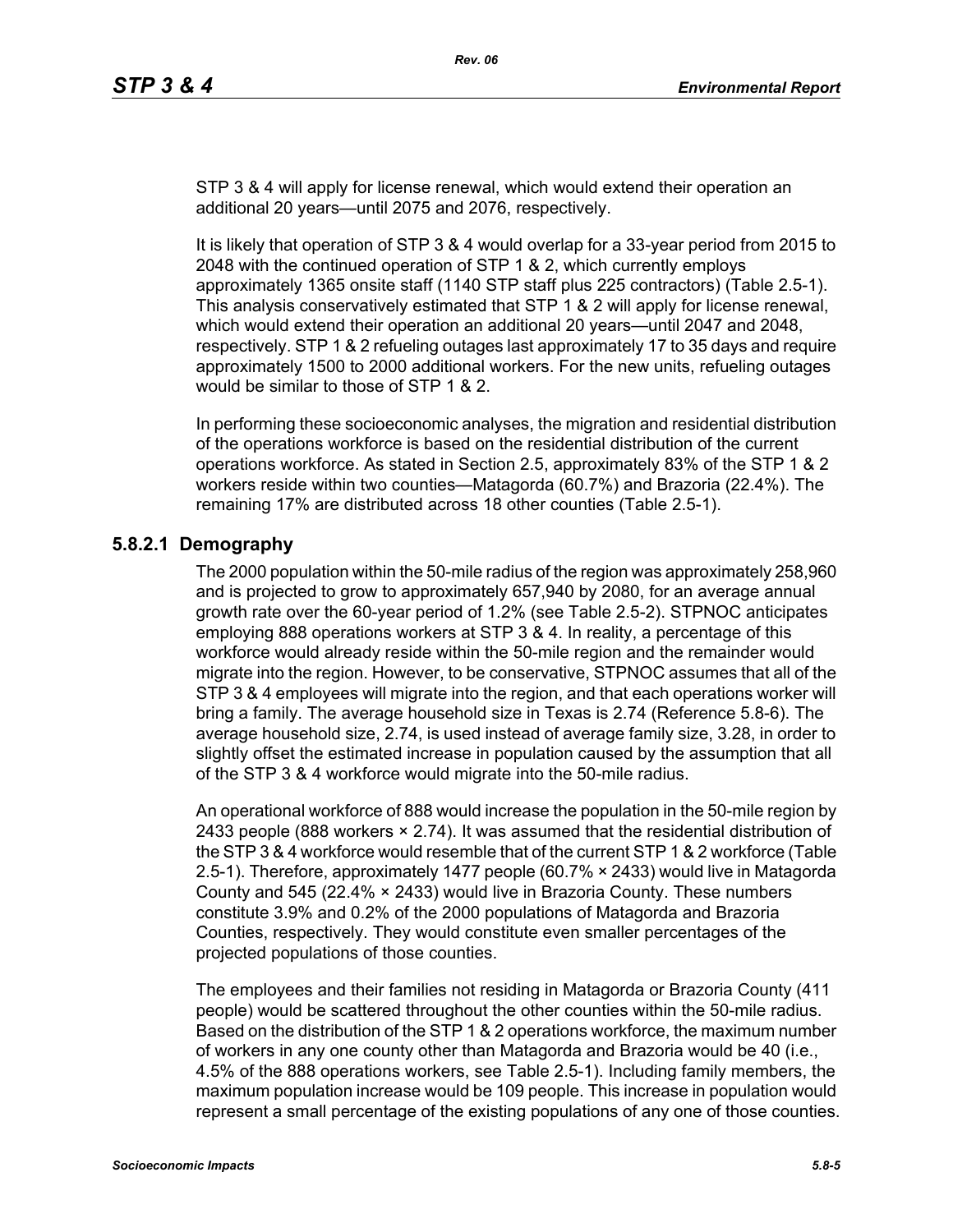Additional jobs in the region would result from the multiplier effect attributable to the new operations workforce. In the multiplier effect, each dollar spent on goods and services by an operations worker becomes income to the recipient who saves some but re-spends the rest. The recipients' re-spending becomes income to someone else, who in turn saves part and re-spends the rest, and so on and so forth. The number of times the final increase in consumption exceeds the initial dollar spent is called the "multiplier." The U.S. Department of Commerce Bureau of Economic Analysis Economics and Statistics Division provides multipliers for industry jobs and earnings (Reference 5.8-7). The economic model, RIMS II, developed by the U. S. Department of Commerce, Bureau of Economic Analysis incorporates buying and selling linkages among regional industries and is used to estimate the impact of new nuclear plantrelated expenditure of money in the region of interest. For every operations job at the new units, an estimated additional 1.47 jobs would be created in the 50-mile region, which means that 888 direct jobs would result in an additional 1305 indirect jobs for a total of approximately 2193 new jobs in the region (Table 5.8-1). Since most indirect iobs are service-related and not highly specialized, most, if not all, indirect jobs would likely be filled by the existing workforce within the 50-mile region. For every dollar spent by a worker, an estimated additional 0.56 dollars would be injected into the regional economy (Reference 5.8-7).

# **5.8.2.2 Impacts to the Community**

# **5.8.2.2.1 Economy**

The impact of the operation of STP 3 & 4 on the local and regional economy depends on the region's current and projected economy and population. The economic impacts of a potential 60-year period of operation are discussed below.

In the other socioeconomics sections in Chapter 5, all new operating personnel are conservatively assumed to come from outside of the 50-mile region. The reason that approach is considered conservative is that stresses to regional resources, such as water supplies, would be greater with a larger in-migration and would be considered negative. Conversely, with respect to the regional economy, a larger in-migration of project-related population would be considered positive. Therefore, to avoid overstating the level of impact to the economy, a range of impacts based on 50% to 100% of the operations workforce migrating into the 50-mile radius is considered.

The employment of the operations workforce for such an extended period of time would have economic and social impacts on the surrounding region. Matagorda County would be the most affected county in the 50-mile region because it would have more employees residing than any other county, and it would receive property tax revenues assessed on the new units. The influx of people spending wages, paying taxes, using public services and utilities, and building houses has a more noticeable impact on Matagorda County with its lower population, than Brazoria County, which has a greater population and would also have an influx but not as large.

The wages and salaries of the operating workforce would have a multiplier effect that would result in an increase in business activity, particularly in the retail and service industries. Assuming the entire operations workforce would migrate into the 50-mile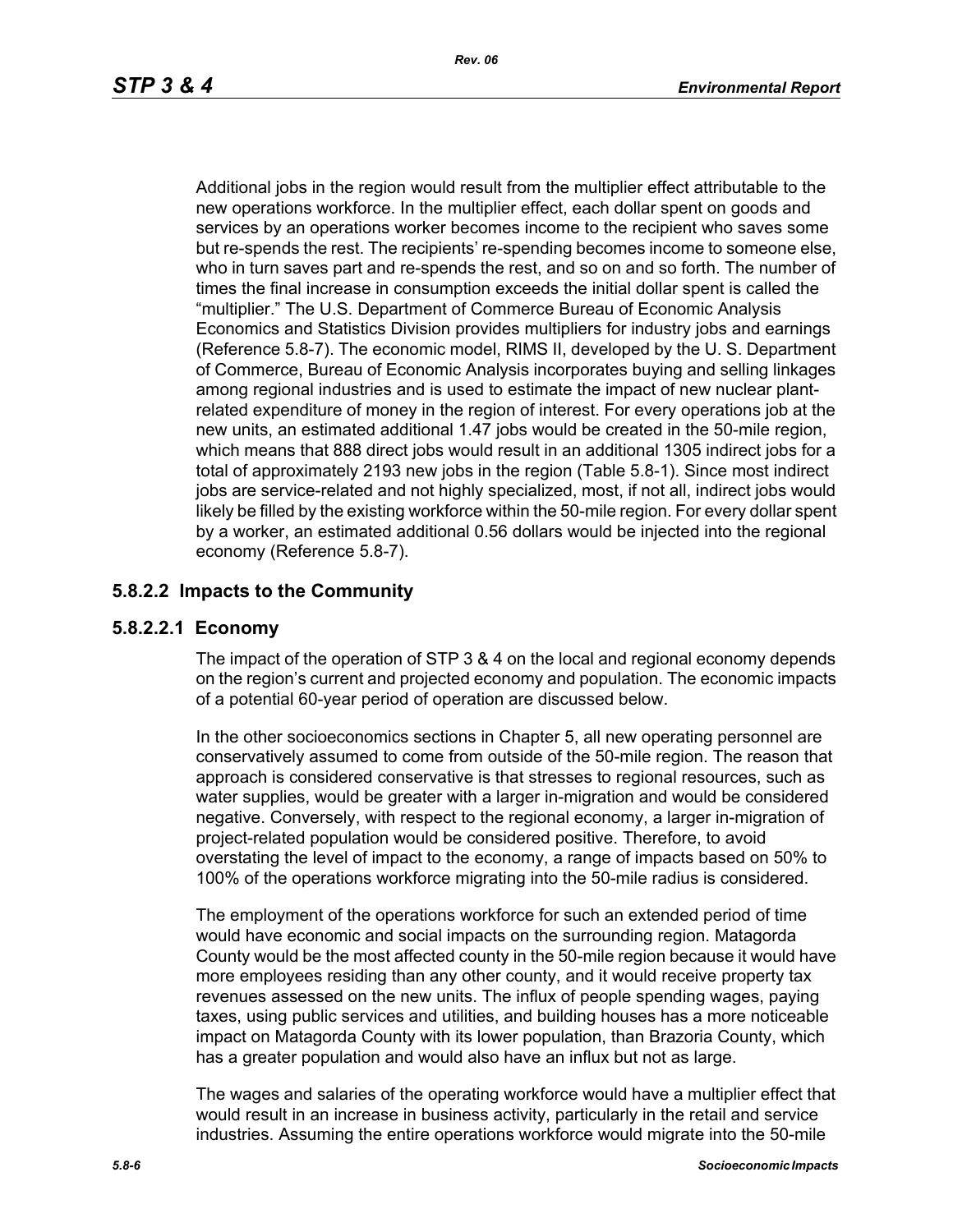radius, the creation of 888 jobs would inject \$90,181,728 to \$110,129,760 per year into the regional economy. If only half of the workers would migrate into the region (assuming the other half would already reside within the region), this dollar impact would be reduced by 50%. These conclusions are analyzed below.

The wage range of a nonmanagerial operations worker is assumed to be \$65,100 to \$79,500 per year. Managerial staff wages would be larger, but these employees comprise a smaller percentage of the workforce. Therefore, to be conservative, the nonmanagerial wage range was used. The range was multiplied by the number of workers—888—to calculate total dollars earned per year of \$57,808,800 to \$70,596,000.

An earnings multiplier for the power generation and supply industry in the two-county region, 1.56 (Reference 5.8-7), was applied to the total dollars earned per year. According to these calculations, the total impact of worker wages on the 50-mile region would be between \$90,181,728 and \$110,129,760 per year. If only 50% of the operations workforce would migrate into the region, the dollar impact would be \$45,090,864 to \$55,064,880 per year. (Note: STPNOC acknowledges that the earnings multiplier is for the two-county region, but believes that this multiplier is reasonably representative of the balance of counties within the 50-mile radius.)

As stated previously in Subsection 5.8.2.1, for every new operations job, an estimated additional 1.47 indirect jobs would be created, which means that the 888 direct jobs would result in an additional 1305 jobs for a total of 2193 jobs. If 50% of the operations workforce would migrate into the 50-mile region, then 444 direct jobs would result in an additional 653 additional jobs, for a total of 1097 new jobs.

Most indirect jobs would be service-related, not highly specialized, and filled by the existing workforce within the 50-mile region, particularly the two counties of interest. There are currently 8870 unemployed workers in the two counties. This equates to a 5.9% unemployment rate in the two counties. Some or all of the indirect jobs created by the operations workforce would be filled by unemployed workers in these counties. This would have a positive impact on the economy by providing new business and job opportunities for local residents.

Because of the estimated distribution of the workers, Matagorda County would experience 60.7% of this economic activity and Brazoria County would experience approximately 22.4%. Matagorda County would be the most affected. Beyond Matagorda County, the impacts would become more diffuse since a smaller percentage of the workforce would live in the other counties and the larger economic bases of some counties, particularly Brazoria County, would serve to dilute any impacts.

Therefore, the impacts of STP 3 & 4 operations on the economy would be beneficial and SMALL everywhere in the region except Matagorda County, where the impacts would be beneficial, MODERATE, and positive, and mitigation will not be warranted.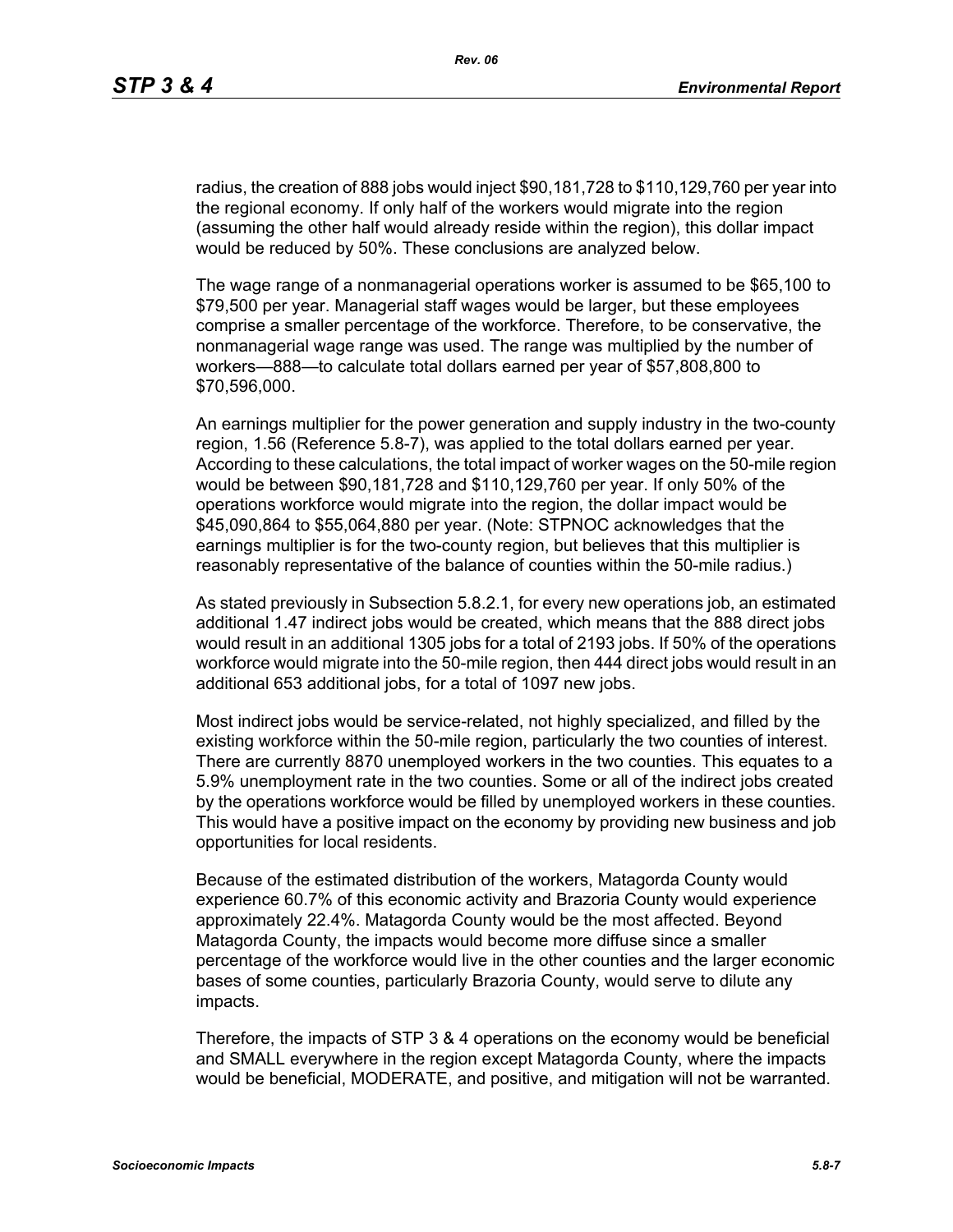# **5.8.2.2.2 Taxes**

Several types of taxes would be generated by the operation of STP 3 & 4, which would begin operation in 2015. In addition to taxes currently paid, NINA Texas 3 LLC and NINA Texas 4 LLC (STPNOC's only owner subject to taxation) would pay additional franchise, sales, and property taxes based on the value and power generated by STP 3 & 4 and on operating expenditures. New workers and their families would also contribute sales and property tax revenues to the area.

Subsection 4.2.2.2.2 provides a detailed description of the significance categories applicable to tax impacts, which are derived from the analysis in the Generic Environmental Impact Statement (GEIS) for License Renewal of Nuclear Plants (NUREG-1437). STPNOC reviewed this methodology and determined that the significance levels were appropriate to apply to an assessment of tax impacts as a result of STP 3 & 4 operations. In summary, significance levels are considered SMALL if new tax payments are under 10% of the taxing jurisdiction's revenue, MODERATE if payments are 10% to 20%, and LARGE if payments represent more than 20% of revenue.

### Personal Income and Corporate Franchise Taxes

As noted in Subsection 2.5.2.3, Texas has no personal income tax, but recently amended the law to extend coverage of the franchise tax on businesses; the changes take effect January 1, 2008. To date, NRG (STPNOC's only taxable ownership entity) has not been required to pay franchise tax on STP 1 & 2. As of July 2007, the state of Texas has not yet completed the implementing regulations for the new law, and the applicability of the franchise tax to various types of ownership structures is not yet fully defined.

The franchise tax is a gross margin tax (i.e., it is calculated on revenues less allowable operating costs). Under the energy industry's current unregulated environment, neither revenues nor operating costs are fully predictable for several years in the future. Therefore, NRG has estimated a range for annual franchise tax payments on STP 3 & 4. For STP 3, payments are based on gross margin estimates of \$468 to \$543 million per year, yielding franchise tax payments of \$4.7 to \$5.4 million, while payments for STP 4 would be based on gross margin estimates of \$390 to \$470 million per year, yielding franchise tax payments of \$3.9 to \$4.7 million. These estimates assume that STP 3 & 4 would be 100% privately owned and fully subject to the franchise tax. If part of the ownership were to include publicly-owned organizations (as is currently the case for STP 1 & 2), and if these organizations were not fully subject to the franchise tax, the tax payments would be lower.

Based on these estimates (and assuming 100% private ownership), the owners of STP 3 & 4 would pay an estimated \$4.7 to \$5.4 million in franchise taxes in 2015, the first year of operation for STP 3, and an estimated \$8.6 to \$10.0 million in 2016, when STP 4 comes on line, and in subsequent years. The state of Texas has projected franchise tax revenues for the 2008-2009 biennium at over \$5.8 billion (or \$2.9 billion per year) (Reference 5.8-8). Since the tax applicability will change substantially beginning in 2008, it is not possible at this time to project the revenue to years 2015–2016.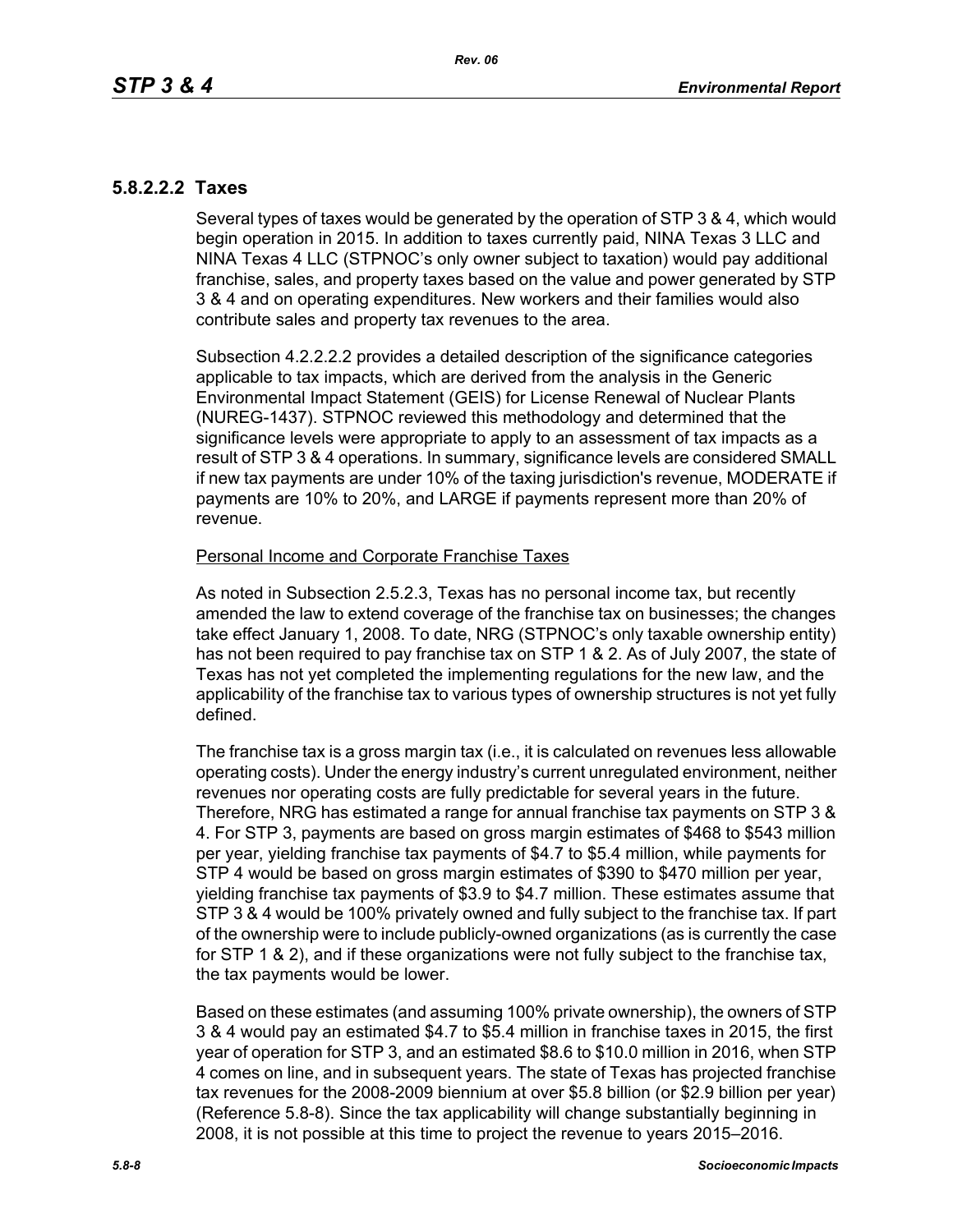However, the projected payments for STP 3 & 4 represent well under 1.0% of the state's projected franchise tax revenues for 2009. It is likely that franchise tax payments for STP 3 & 4, beginning in 2015 would represent a SMALL positive impact to the state of Texas for franchise tax collections.

In addition to direct taxes paid for STP 3 & 4, local operating expenditures as well as purchases by the operating workforce would have a multiplier effect on the local economy, where money would be spent and re-spent within the region. Because of this multiplier effect, businesses in Matagorda County and adjacent areas, particularly retail and service sector firms, could experience revenue increases, and there may be prospects for new startup firms and additional job opportunities for local workers. Existing and new firms could generate additional profits, which would further contribute to increased franchise taxes, although the exact amount is unknown. Impacts would be positive and SMALL.

STP's expansion could also stimulate the formation of new businesses and the expansion of existing firms; these businesses would increase Texas franchise tax collections. Thus, the business tax base in the region would expand, especially in Matagorda County, but also in adjacent counties where STP's expansion could stimulate the economy. Impacts to Texas franchise tax collections would be positive and SMALL.

#### Sales and Use Taxes

The state of Texas, Matagorda County, and cities and counties surrounding the STP site would experience an increase in the amount of sales and use taxes collected. Additional sales and use taxes would be generated by retail purchases by the operating workforce, and from increased expenditures by STPNOC for the operation of STP 3 & 4.

Currently, it is difficult to assess the extent of impact on sales and use tax collections from the new workforce. Matagorda County has a small population and is predominantly rural, with limited shopping or entertainment options. The Houston metropolitan area is the retail center of the region, so it is likely that suburbs and towns along the southern part of greater Houston, such as Lake Jackson in Brazoria County, would realize the greatest increase in, and derive the greatest benefit from, sales taxes, although this would be a SMALL positive impact relative to their overall sales tax revenues. However, it is also likely that Bay City and, to a much lesser extent, Palacios, would also experience SMALL to MODERATE positive impacts from increased sales tax collections. In absolute terms, the amount of sales and use taxes collected over a potential 60-year operating period could be large, but SMALL when compared to the total amount of taxes collected by Texas and the affected counties and cities.

STPNOC has estimated annual expenditures for goods and services during operations at \$60 million, and estimates that 20%, or \$12 million, would be spent locally. To approximate the impact on state and local sales tax revenues, the total was taken as a percentage of increase over the latest year for which actual sales tax revenues were available. It was assumed that none of the items is exempt from sales tax, and that all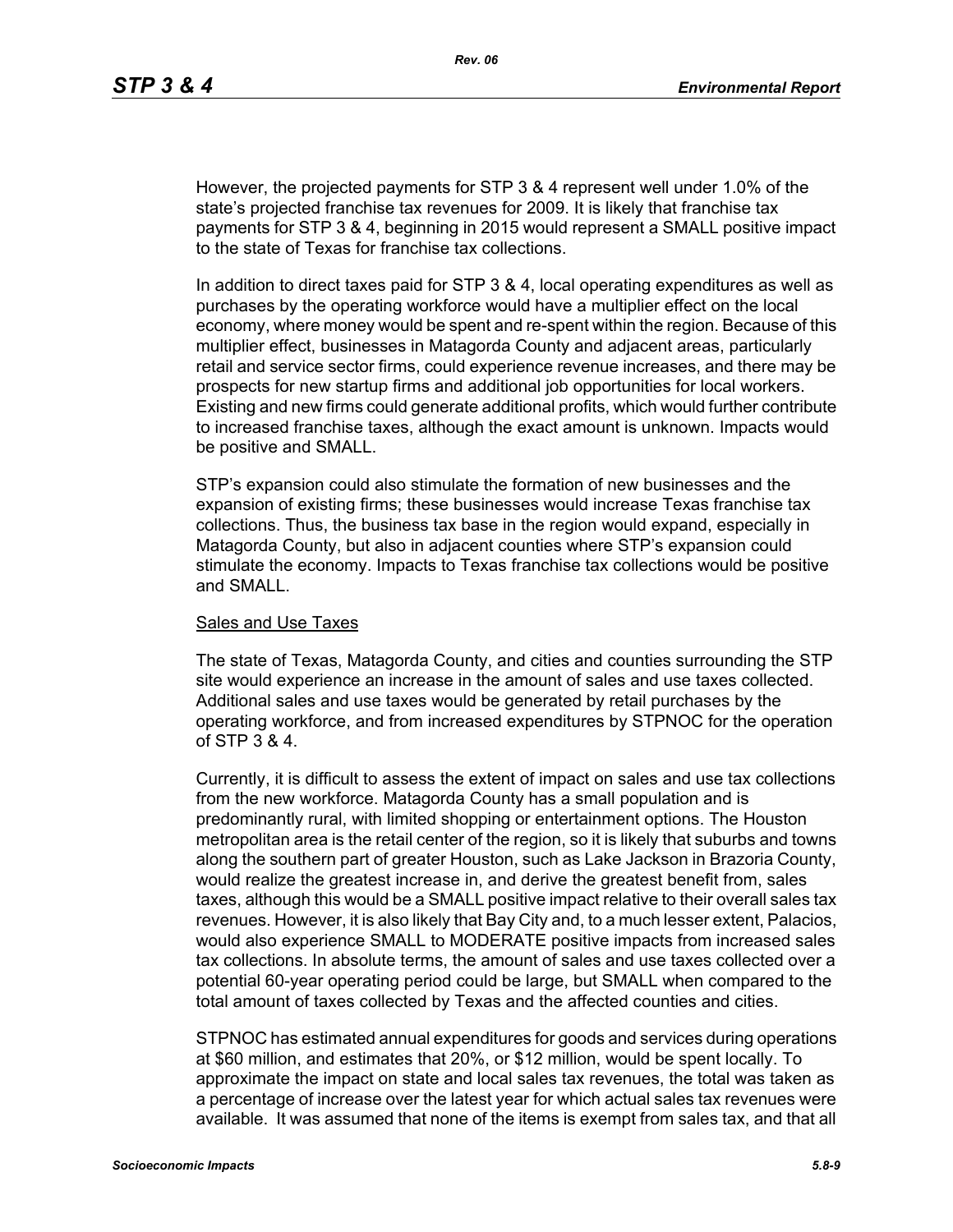are subject to Texas sales or use tax. Because of the limited retail opportunities in Bay City and Palacios, a sensitivity analysis was performed to assess the range of impacts from spending 10% to 100% in each jurisdiction. The analysis also addressed the uncertainty regarding private/public ownership of STP 3 & 4 (as noted above, STP 1 & 2 are currently 44% investor-owned and 56% publicly-owned). Only the privatelyowned segment is subject to sales tax. Therefore, scenarios for 44%, 60%, 80%, and 100% private ownership were assessed. The analysis is presented in Table 5.8-2.

Depending on the ownership scenario, annual Texas sales tax revenues would range from \$1.65 million to \$3.75 million, representing an increase over 2006 sales tax revenues of 0.009% and 0.021%, respectively, a SMALL and positive impact.

Annual impacts to Bay City or Palacios tax revenues were estimated to range from a low of \$10,590 (44% private ownership with only 10% subject to local taxation) to \$240,000 (100% private ownership and 100% spent in either city). (Both cities impose a 2% sales tax, so the potential sales tax revenues are identical.) The associated increases over Bay City's 2005 sales tax revenues (\$3.7 million) range from 0.3% to 6.5%, while the increases over Palacios' 2006 sales tax revenues (\$219,500) could range from 4.8% to 109.3%. However, because of the limited availability of goods and services, it is unlikely that a major proportion of expenditures would occur in Bay City. At the present time, it is not possible that more than a small proportion of purchases would occur in Palacios, whose population is roughly one-fourth of Bay City's. Based on current retail opportunities, it is likely that impacts to either locale would be positive and SMALL to MODERATE. However, if additional STP suppliers were to locate within either city, sales tax revenue impacts could range from SMALL to LARGE.

#### Other Sales- and Use-Related Taxes

Visitors to STP during the operations of STP 3 & 4, as well as workers used for outage maintenance activities over the life of the new (and existing) units, would use local motels and pay the hotel occupancy tax that is imposed by the state of Texas (currently 6%) and the City of Bay City (currently 7%). Because of Bay City's small population, MODERATE benefits to the city could result from these tax collections, while benefits to the state of Texas would be SMALL when compared to overall hotel occupancy tax collections.

With new residents, the cities of Bay City and Palacios would receive positive impacts from increased sales tax collections on telecommunications services and on the residential use of gas and electricity. The amounts are unknown at this time but are expected to be relatively SMALL.

#### Property Taxes — Counties and Special Districts

During the operation of STP 3 & 4, the additional assessed valuation of the plant (over the existing amount for STP 1 & 2) would be based on some combination of cost, income from the sale of electric power, and market value. Some inputs to the formulas would be negotiated between the owners of STP 3 & 4 and the appraisal district.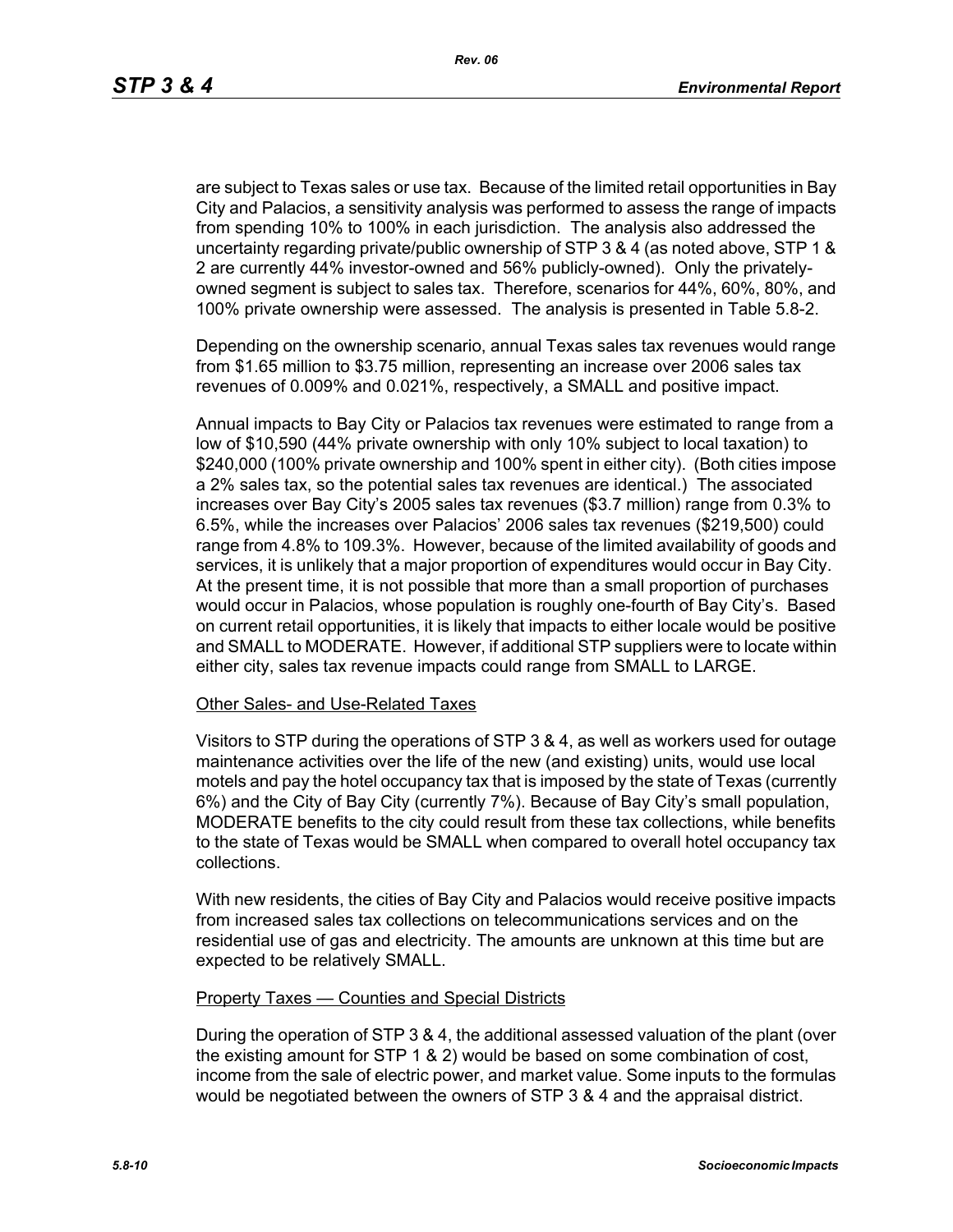During the 60-year operation period for STP 3 & 4, the plant owners subject to taxation would pay additional property taxes to Matagorda County, the Matagorda County Hospital District, Navigation District #1, Drainage District #3, the Palacios Seawall District, and the Coastal Plains Groundwater Conservation District (see Table 2.5.2.3- 15) based on the appraised valuation.

These property tax payments would be one of the main sources of economic impact related to the operation of STP Units 3 & 4. Currently, tax payments on STP Units 1 & 2 represent approximately 75% of the total property taxes received by Matagorda County (see Table 2.5-14). Property taxes to be paid by the owners for STP 3 & 4 during operations would depend on many factors, including millage rates, the percent ownership of each co-owner, and the co-owner's taxable status. Therefore, the valuation amount, and actual taxes that would be paid, cannot be determined at this time. In order to estimate the magnitude of impact on Matagorda County property tax revenues, however, ownership scenarios were used to estimate tax payments. These estimates are based on the assumption that STP Units 3 & 4 would be assessed at a similar value to Units 1 & 2. Table 5.8-5 presents the results of this analysis, which reveals that property tax revenues for Matagorda County and the affected special districts would increase substantially over 2006 total levies, from 25.6% (Coastal Plains Groundwater Conservation District, under the 44% ownership scenario), to 188% (Palacios Seawall District, under the 100% ownership scenario). It is likely that over the coming years, tax collections unrelated to STP could increase. In this case, the impacts shown in the analysis could be overstated. Other factors would also affect the precise amount of impact for the various entities. However, it is highly likely that the tax payments for STP Units 3 & 4 after the units begin operation would represent a very LARGE and positive impact to all of the taxing entities and to their other taxpayers.

Property tax revenues in Matagorda County and adjacent counties would also derive from new residents associated with the operation of STP 3 & 4. These increases would have a positive and SMALL impact on tax revenues in more heavily populated jurisdictions such as Brazoria County, but in Matagorda County, with a much smaller population, the relative impacts would be positive and SMALL to MODERATE.

#### Property Taxes — Independent School Districts

As discussed in Subsection 2.5.2.3.5, the owners of STP 1 & 2 pay taxes to the Palacios independent school district (ISD) and is its largest taxpayer. Expected increases in the appraised valuation of the STP facility as a result of operation of STP 3 & 4 would result in larger tax payments to the ISD. However, under current Texas school funding guidelines, additional revenues paid to Palacios ISD (a property-rich district) would flow to the state of Texas for redistribution to property-poor districts (see Subsections 2.5.2.3.5 and 4.4.2.2.2). Although the amount of the increased tax payments cannot be known at this time, the larger payments would provide a relatively SMALL positive impact to the state of Texas as a whole. If Texas were to change its school funding mechanism, impacts to school districts would be different in a way that is impossible to predict.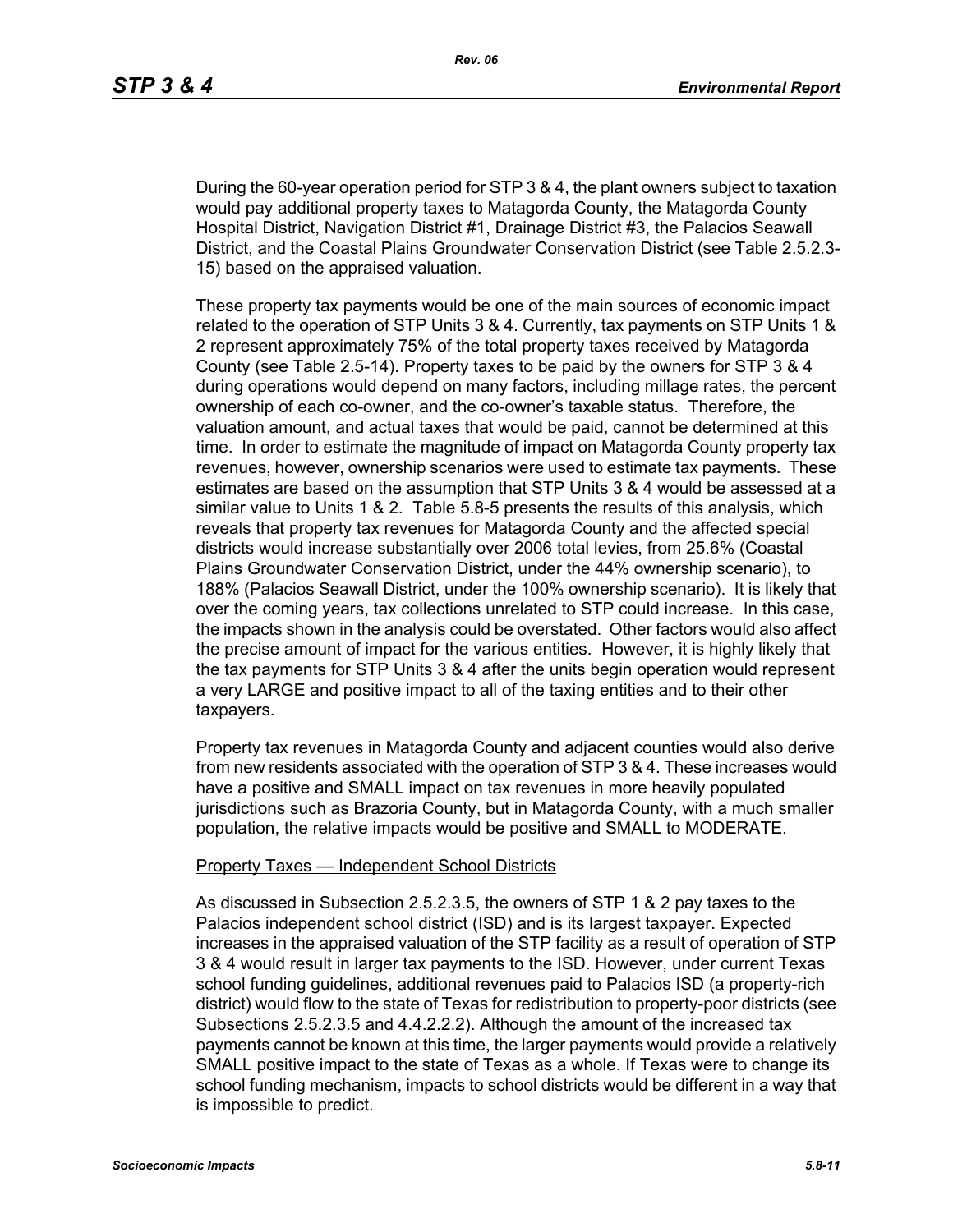The increased number of workers required to operate STP 3 & 4 could result in larger enrollments in Palacios schools (see Subsection 5.8.2.2.8). Since the Texas school funding formula is based on weighted average daily attendance, increases in the number of students would lead to increased revenues for the Palacios ISD, but would also result in the additional expenses related to a larger student body. Fiscal impacts to the Palacios ISD from increased enrollment would be SMALL to MODERATE.

Other school districts in the area do not receive property tax revenues from STPNOC, but could experience larger enrollments as STPNOC workforce grows with the operation of STP 3 & 4. Fiscal impacts to these districts would vary from SMALL to MODERATE, depending on the size of their existing enrollment, the amount of enrollment increases, their existing property tax revenues, and their status as a "property-rich" or "property-poor" school district under Texas school funding wealth equalization guidelines. These impacts are discussed more fully in Subsection 5.8.2.2.8.

The Texas Economic Development Act (Act) gives Texas school districts the ability to attract large capital investment by granting a limitation on the taxable value of such investments (Tax Abatement). The State Legislature expanded the Act in 2007 to allow investments in nuclear power plants to qualify for Tax Abatement by school districts (Amended Act). The actual legislation was HB2994. (Reference 5.8-9). On November 1, 2007, NRG submitted its Application for Appraised Value Limitation on Qualified Property for STP Unit 3 to the Palacios ISD for this abatement. Moak, Casey & Associates of Austin, Texas, prepared a study of the fiscal impacts of this application for the Palacios ISD (Reference 5.8-14).

Palacios Independent School District (PISD) received NRG Energy's application for tax abatement re: "Application for Appraised Value Limitation on Qualified Property" for STP Unit 3 and Unit 4 on July 30, 2007 and amended on November 1, 2007 at the request of the Texas Comptroller's Office, where NRG Energy divided the original application into two applications, one for Unit 3 and one for Unit 4. Moak and Casey were contracted to conduct the fiscal and economic impact of the tax abatement agreement as a function of submission of the application to PISD in September 2007.

After the Texas Comptroller's Office issued their affirmative opinion letter on March 31, 2007, PISD Board of Trustees approved and signed the tax abatement agreement with NRG Energy on June 9, 2008. The findings of the PISD Board are summarized as follows:

- The Applicant (NRG) and the project (STP 3 & 4) meet the required long-term economic growth goals in terms of investment, job creation, and salary levels, and that the "subsequent economic effects on the local and regional tax bases will be significant. In addition, the impact of the added infrastructure will be significant in the region."
- The "economic condition of Matagorda County, Texas is in need of long-term improvement."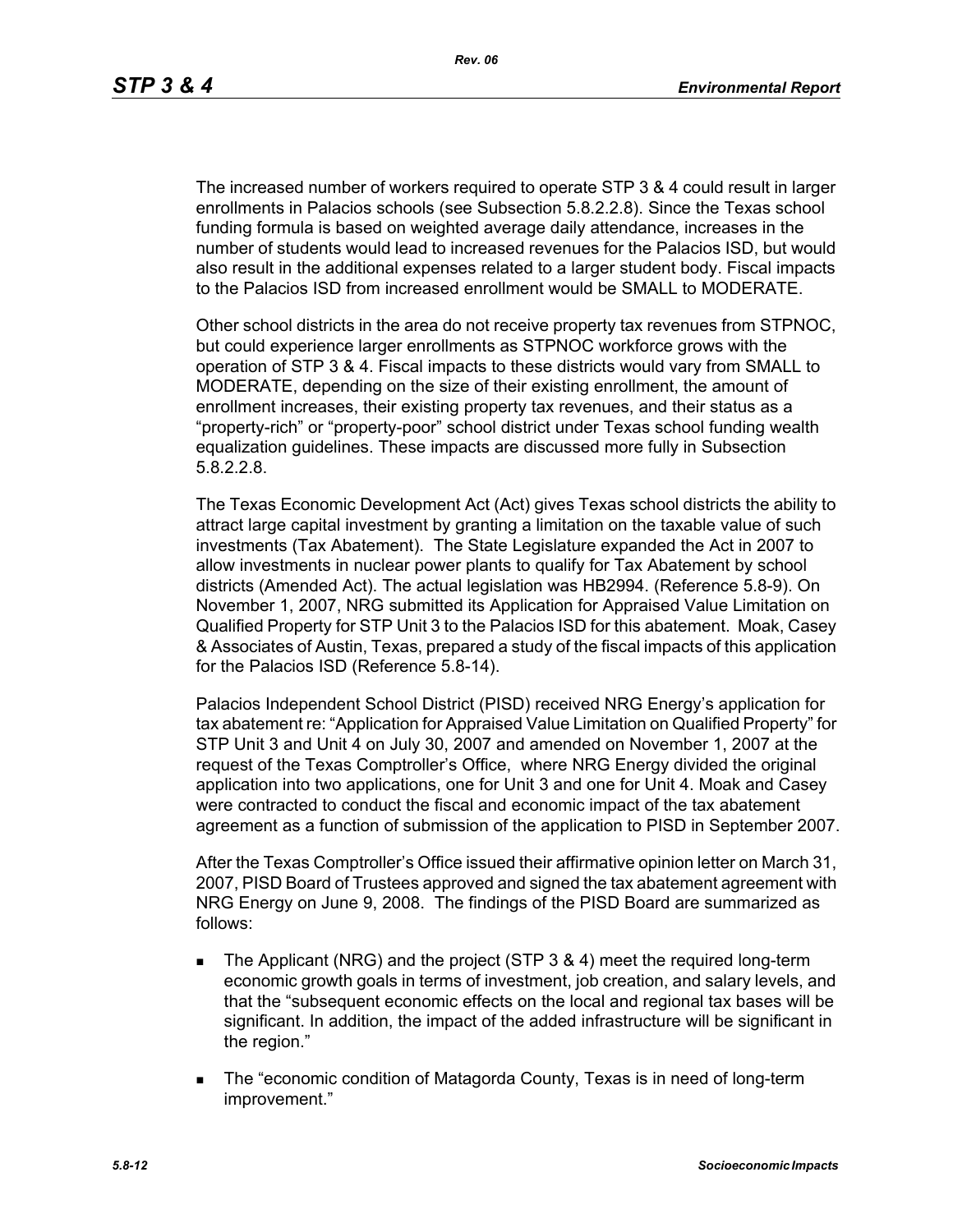- The ISD has adequate capacity to add 200-300 students without additional facilities.
- **The ISD would "incur an initial revenue loss without the proposed Agreement,** especially in the fourth year of the Agreement. However, with this Agreement, the negative consequences of granting the abatement are offset through the revenue protection provisions agreed to by the Applicant and the District. Additional revenue protection measures are also in place for the duration of the Agreement."
- The Moak, Casey report found that the project would add \$3.7 billion to the ISD's tax base, allowing a reduction in the I&S (debt service) tax rate from \$0.15 to \$0.04 with the addition of STP 3 & 4, and to \$0.0615 with just the addition of STP 3.

In conclusion, the Board found that "it is in the best interest of the District" to enter into the Agreement.

It is anticipated that the long term positive economic impact of this project on the state and local community will far exceed any initial foregone tax revenue.

#### Summary of Tax Impacts

Therefore, the overall potential beneficial impacts of taxes collected during the operational period of STP 3 & 4 would be positive and MODERATE to LARGE in Matagorda County and to other taxing jurisdictions within the county, beneficial and SMALL to MODERATE to the Palacios ISD, and positive and SMALL in surrounding areas and in the state of Texas. Mitigation would not be warranted.

### **5.8.2.2.3 Land Use**

NUREG-1437, which provides the methodology used to prepare the socioeconomics section, presents an analysis of offsite land use during license renewal (i.e., operations) that is based on:

- The size of plant-related population growth compared to the area's total population
- The size of the plant's tax payments relative to the community's total revenue
- The nature of the community's existing land-use pattern
- The extent to which the community already has public services in place to support and guide development

In the same document, NRC presents an analysis of offsite land use during refurbishment (i.e. large construction activities) that is based on population changes caused by refurbishment activities. STPNOC reviewed the criteria and methodology in NUREG-1437 and determined that NRC's criteria and methodology are appropriate to evaluate socioeconomic impacts of operation of new units.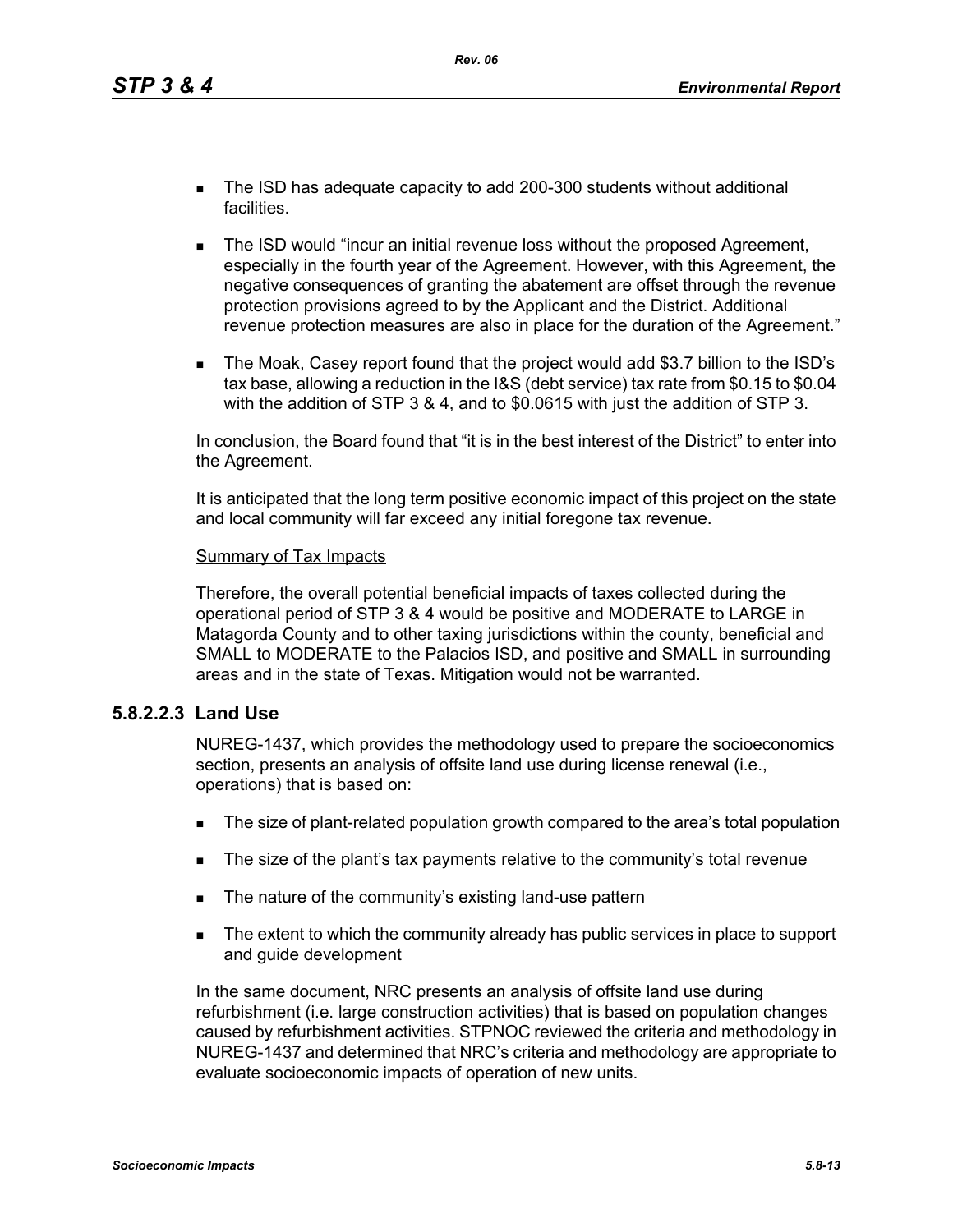Matagorda County is the focus of the land use analysis because the new units and the majority of the workforce would reside there and Matagorda County and its municipalities would be the primary recipients of STP 3 & 4 property tax payments.

First, based on the case-study analysis of refurbishment in NUREG-1437, NRC concluded that all new land-use changes at nuclear plants would be:

SMALL **If population growth results in very little new residential or** commercial development compared with existing conditions and if the limited development results only in minimal changes in the area's basic land use pattern. MODERATE **If plant-related population growth results in considerable new** residential and commercial development and the development results in some changes to an area's basic land use pattern. LARGE **If population growth results in large-scale new residential or** commercial development and the development results in major changes in an area's basic land-use pattern.

Second, NRC defined the magnitude of refurbishment-related population changes as follows:

- SMALL **If plant-related population growth is less than 5% of the study area's** total population, especially if the study area has established patterns of residential and commercial development, a population density of at least 60 people per square mile, and at least one urban area with a population of 100,000 or more within 50 miles.
- MODERATE If plant-related growth is between 5% and 20% of the study area's total population, especially if the study area has established patterns of residential and commercial development, a population density of 30 to 60 people per square mile, and one urban area within 50 miles.
- LARGE **If plant-related population growth and density is greater than 20% of** the area's total population is less than 30 people per square mile.

Third, NRC defined the magnitude of license renewal-related tax impacts as:

| <b>SMALL</b> | If the payments are less than 10% percent of revenue. |
|--------------|-------------------------------------------------------|
| MODERATE     | If the payments are between 10% and 20% of revenue.   |
| LARGE        | If the payments are greater than 20% of revenue.      |

Finally, NRC determined that, if the plant's tax payments are projected to be a dominant source of the community's total revenue, new tax-driven land-use changes would be LARGE. This would be especially true where the community has no preestablished pattern of development or has not provided adequate public services to support and guide development in the past.

Offsite Land Use in Matagorda County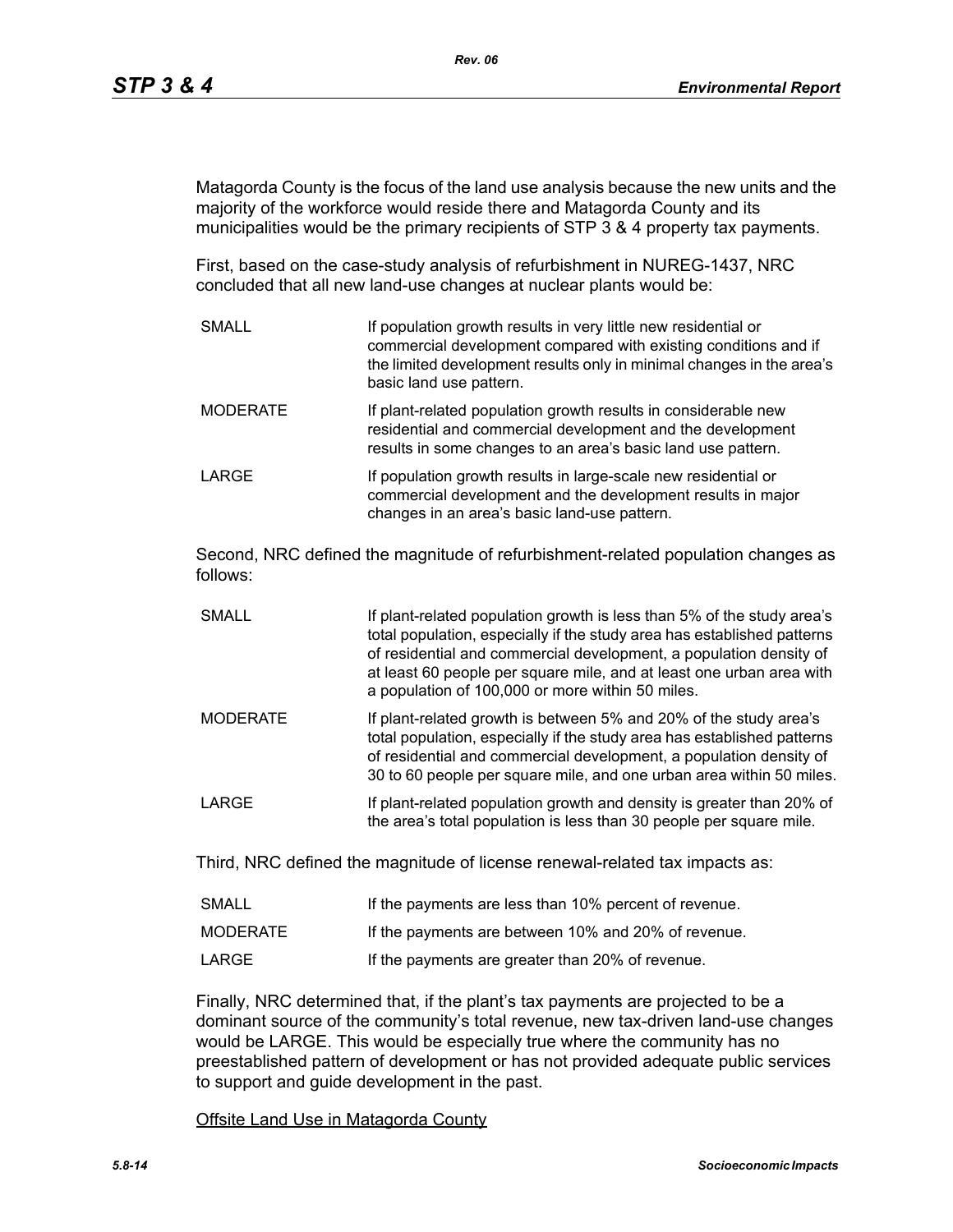Matagorda County covers an area of 1114 square miles (Subsection 2.5.2.4.1). In 2002, approximately 70% of the land area of Matagorda County consisted of farms and ranches (Subsection 2.2.3). There are only two incorporated cities in Matagorda County—Bay City, the county's seat, and the City of Palacios—and they have the two largest concentrations of population.

There is no formal land use planning or zoning at the county, city, or town level in Matagorda County; only subdivision regulations. However, the cities of Bay City and Palacios, do (Subsection 2.5.2.4.1). The city of Bay City is in the process of developing a planning committee and hopes to have it operating in the next several years (Subsection 2.5.2.4.1).

#### Operations-Related Population Growth Impacts

Based on the residential distribution of the current operations STP 1 & 2 workforce, 60.7% of the workforce needed to operate the new units would reside in Matagorda County. As stated in Subsection 2.5.1, the 2000 population of Matagorda County was 37,957, with a population density of 34.1 people per square mile (Reference 5.8-6). Operations-related population growth in Matagorda County would be 1347 workers and families, (Subsection 5.8.2.1), which equates to 3.6% of the total 2000 population of Matagorda County and a smaller percent of the projected 2020 population for Matagorda County. Four hundred ninety-seven workers and families would relocate to Brazoria County, while the remaining workers and families are expected to settle in the surrounding counties.

Using NUREG-1437 guidance, Matagorda County meets the NRC criteria for SMALL to MODERATE offsite land use impacts attributed to operations workforce population growth. Therefore, STPNOC concludes that offsite land use impacts attributed to operations workforce population growth would be SMALL to MODERATE.

#### Tax Revenue-Related Impacts

The STP owners' current tax payments represent 73%–75% percent of the total property taxes received by Matagorda County (see Table 2.5-14, Matagorda County Property Tax Information, 2000-2005). Using NUREG-1437 criteria, tax payments of the STP owners are of LARGE significance to Matagorda County. STPNOC expects that the new nuclear units would generate property tax revenues of a similar significance for Matagorda County. Additional tax information can be found in Subsection 2.5.2.3

#### **Conclusion**

From the land use perspective, Matagorda County is predominantly rural, and most of the land would likely continue to be used for agriculture purposes into the foreseeable future. Commercial and residential development in Matagorda County is minimal and has experienced little change. However, the operation of STP 3 & 4 would create an increase in residential and commercial activity, possibly converting some land to other uses such as housing developments, retail centers, public service facility expansions,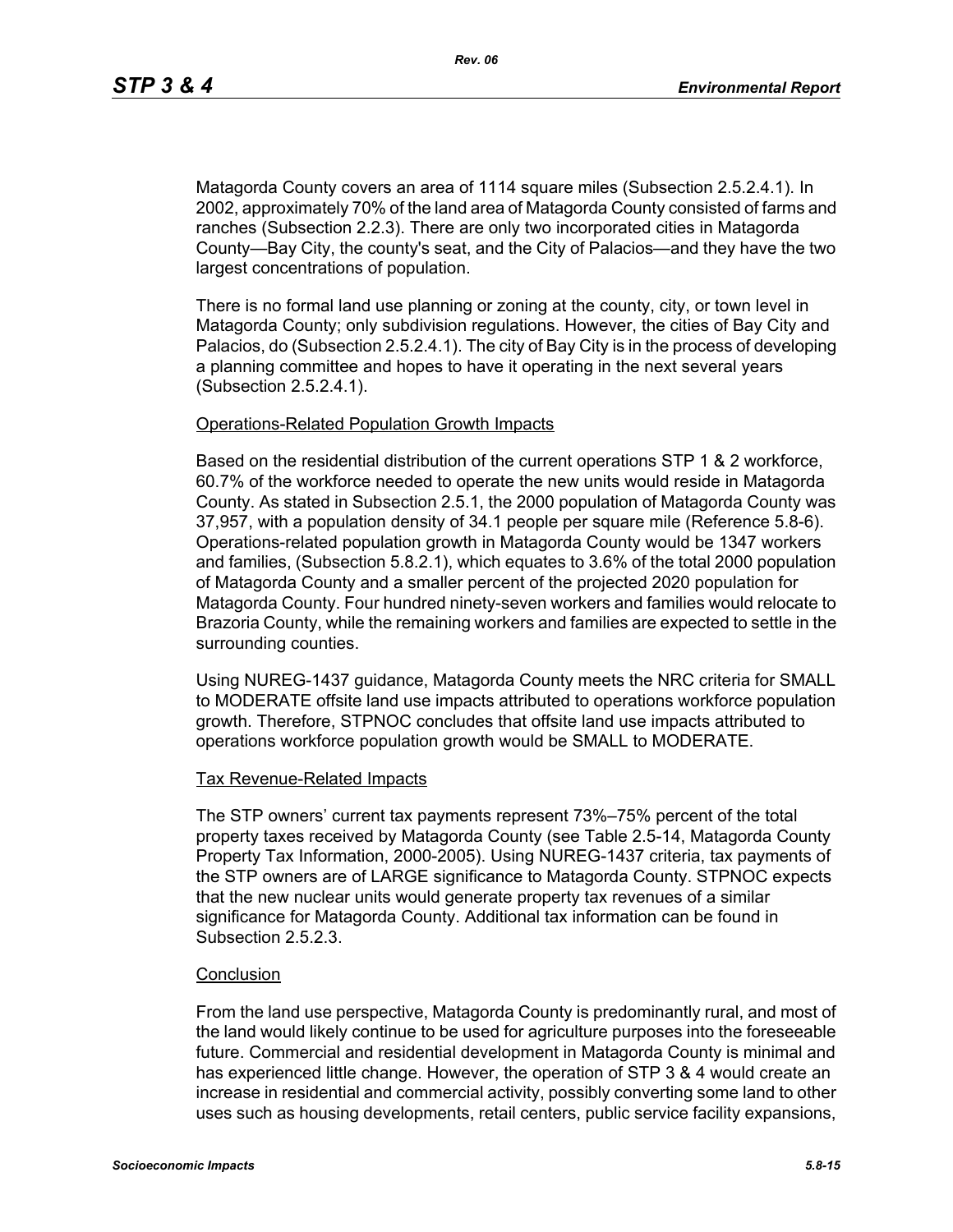etc. Because Matagorda County is rural, these land use conversions would have a noticeable impact.

Therefore, employing NUREG-1437 criteria, offsite land use changes would be considered SMALL to MODERATE in Matagorda County, as 50% of the movers are expected to remain in the area (Subsection 4.4.2.1). To mitigate these impacts, STPNOC would maintain communication with local and regional governmental and nongovernmental organizations, including but not limited to the Department of Housing and Community Affairs and the Matagorda County Economic Development Corporation, to disseminate project information in a timely manner. This would allow these organizations to be given the opportunity to plan accordingly.

### **5.8.2.2.4 Transportation**

Impacts of STP 3 & 4 operations on transportation and traffic will be greatest on the rural roads of Matagorda County, particularly FM 521, a two-lane, farm-to-market roadway that provides the only access to the STP site. Impacts on traffic are determined by four elements: (1) the number of operations workers and their vehicles on the roads, (2) the number of shift changes for the operations workforce, (3) the projected population growth rate in Matagorda County, and (4) the capacity of the roads.

STPNOC estimates it will employ an operation workforce of 888 workers to maintain and operate STP 3 & 4. This analysis conservatively assumes one worker per vehicle. The STP 1 & 2 workforce of 1365, including contractors, will access the STP site via FM 521, as would outage workers during scheduled outages for each unit. Traffic congestion will be most noticeable during shift-change, which will occur twice in a 24 hour period.

Traffic on FM 521, as measured by the 2005 Average Annual Daily Traffic was 2530 (62% of the total traffic) in the westward direction and 1543 (38%) in the eastward direction, with a total of 4073 (Table 2.5-12) (Subsection 4.4.2.2.4). Texas Department of Transportation (TXDOT) assumes the maximum vehicle capacity of FM 521 to be 58,420 pounds or 31,200 passenger cars, equaling 19,344 in the westward direction and 11,856 in the eastward direction.

For purposes of analysis it is assumed that 67% of the 4073 vehicles are attributable to the current STP 1 & 2 workforce.

Operations workers are on a 35-day rotation. On any given day, 58% of the total operations workforce will be on the day shift or in training, 23% will be on the night shift, and 19% will be off (Reference 5.8-9). After conservatively assuming that 67% of the traffic is due to STP workers, it is assumed that the majority of the traffic on FM 521 would occur during shift change (5:30 a.m.— 7:00 a.m. and 5:30 p.m.—7:00 p.m.). The night-to-day shift change (totaling 58% of the operations workforce) will result in the highest traffic count as approximately 1262 day-shift workers arrive and 500 night-shift workers leave. However, the arrival and departure times for workers will vary over a 1.5-hour time period, alleviating some congestion at the site entrance.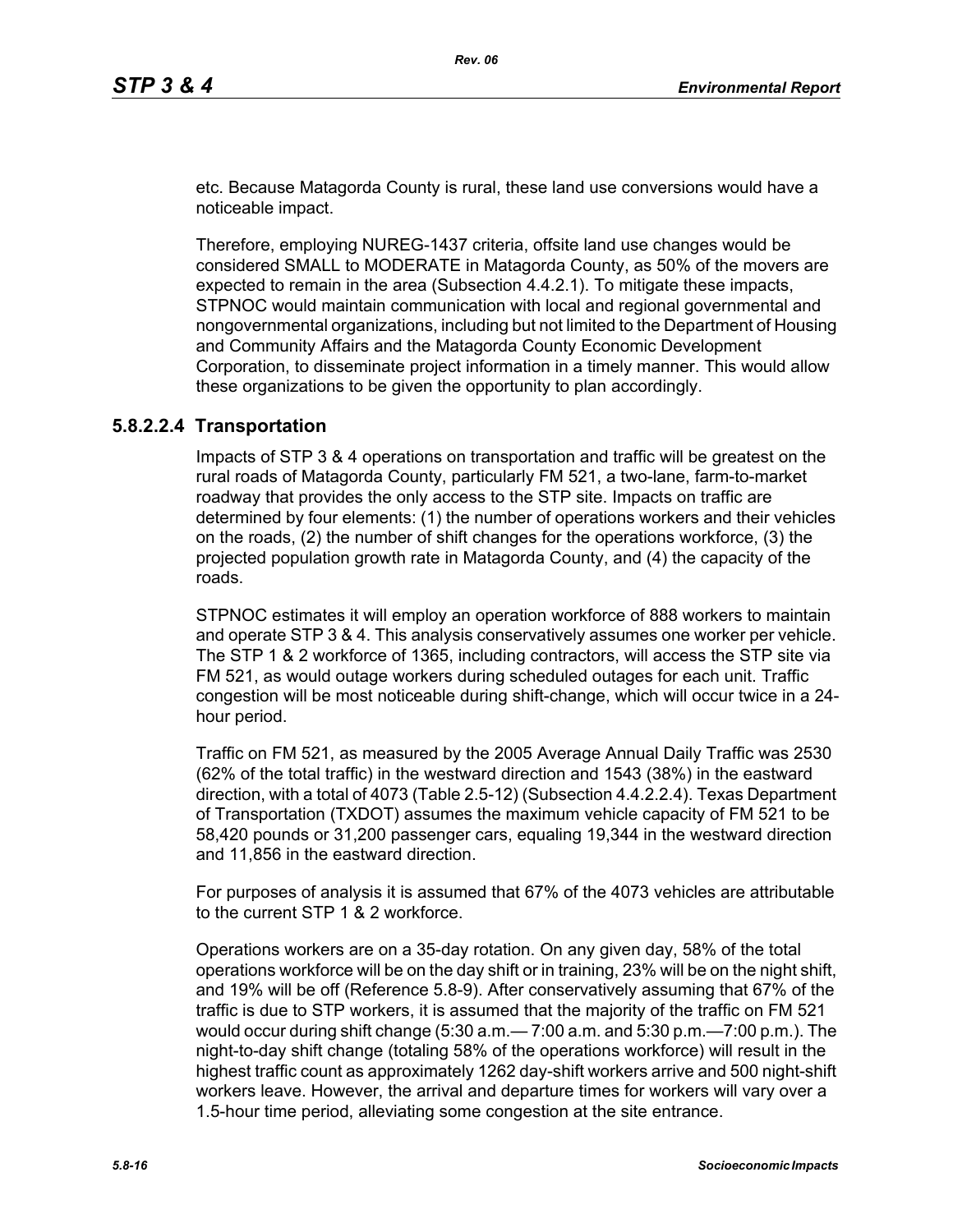The 2000 Matagorda County population was 37,957 and will increase by an estimated 18% by 2020 and 28% by 2040 (Table 2.5-5). However because most of the traffic on FM 521 is site-related and because of the conservative assumptions made regarding the timing of STP traffic, local traffic was not factored into the analysis.

FM 521 is has a functional class designation of two-lane, undivided, rural major collector, so there is enough capacity for 55,200 passenger cars or equivalent to 2130 passenger cars beyond the current 170-cars-per-hour use now. STP 3 & 4 operations will increase the existing STP workforce by 810 onsite workers divided into two shifts. It is assumed that the number of new operations workers per shift will be similar, in percentage, to the current operations workforce. Therefore, during the day-shift change, approximately 58% of the total 2175 (1365 current workers and 810 new workers) operations workers will leave the STP site while 23% will arrive as well as 134 (10% of the total 1343 non-plant related traffic) non-plant related vehicles, for a total of 1896 vehicles during the shift change, well within the maximum designated capacity of 2300 vehicles per hour. STP operations traffic will not exceed road capacity during shift change. There could also be as many as 2000 outage workers per unit (divided between two shifts) for approximately 17–35 days every 18 months. During outages, assuming 1500 to 2000 additional vehicles in a 24-hour period, for two 12.5 hour shifts, the number of vehicles on FM 521 could be 300 to 321 vehicles per hour.

STPNOC will stagger outage schedules so only one unit will be down at a time. Impacts to traffic will be MODERATE to LARGE during shift changes during outages and that mitigation is warranted. Mitigation could include widening of FM 521 to increase its capacity (TXDOT), and staggering of arrival and departure times.

### **5.8.2.2.5 Aesthetics and Recreation**

As with the original units, STPNOC will work to minimize the visual impact of the structures through use of topography, design, materials, and color. The embankment of the MCR, which varies in elevation from 65.75 feet mean sea level (MSL) to 67 feet MSL and is approximately 13 miles long, is the only structure related to the plant that is visible from offsite areas to the southeast along the Colorado River. Recreational users on the Colorado River are used to seeing the embankment of the MCR (Subsection 2.5.2.5). Since the topography surrounding the site is relatively flat (elevation of 23 MSL) and treeless, there is little to no screen for the plant from area roadways (Subsection 2.5.2.5). However, the majority of property surrounding the site is privately owned and not publicly accessible. The proposed location of STP 3 & 4 integrates well with the existing units, and the layout has been designed to give the originally designed appearance of a plant site with four units. STP 3 & 4 will be different in design to the existing units. The appearance of STP 3 & 4 will be similar to two large warehouse-like structures, as opposed to the domed structures currently housing STP 1 & 2 (Figure 3.1-2). The height of the tallest building in the new units will be constructed to match the existing units' tallest building, with a height of 140 feet. STPNOC has determined that impacts of operations on aesthetics will be SMALL and will not warrant mitigation.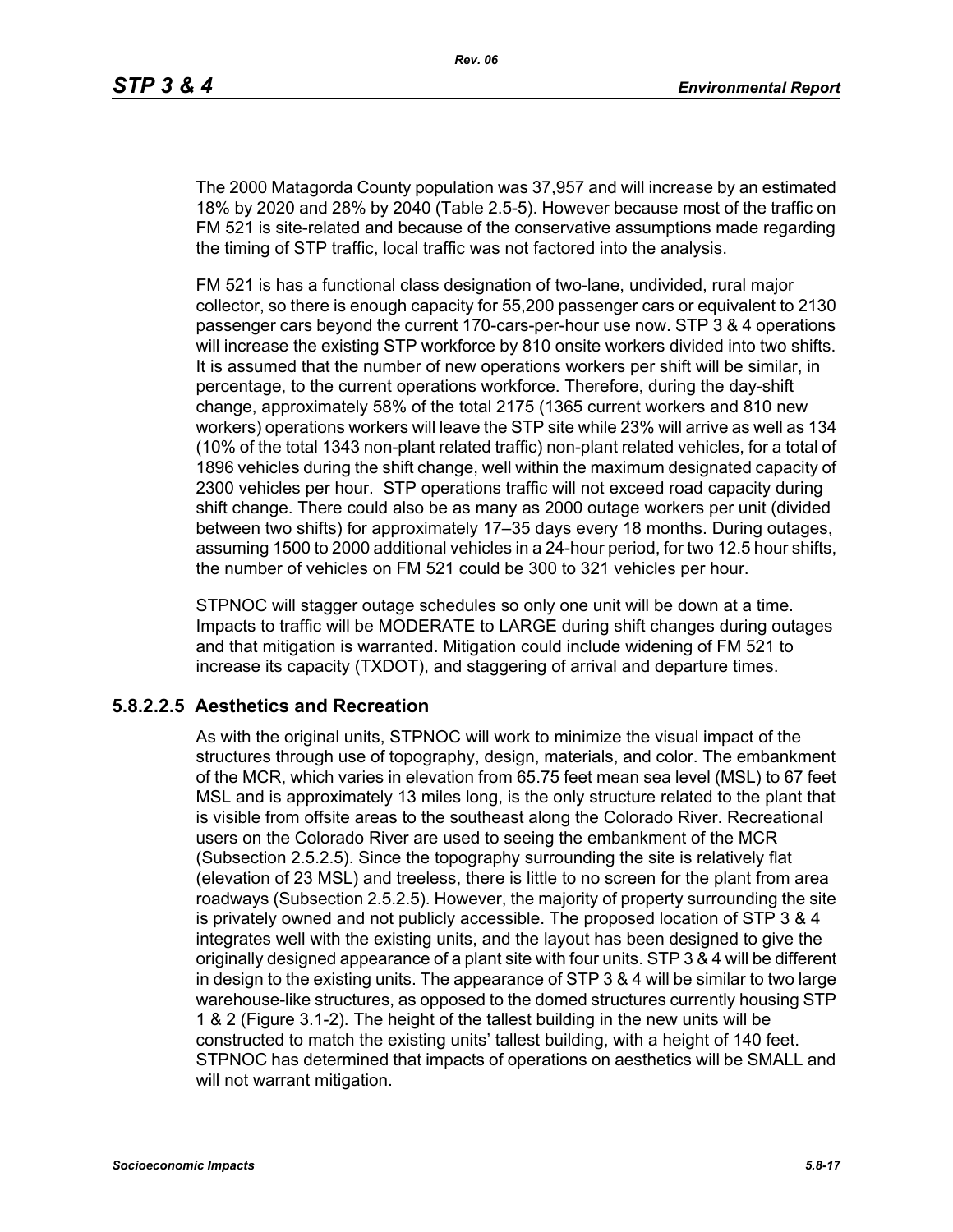The FM 521 River Park, which has trails, picnic areas, and a boat landing on the Colorado River, is upstream of the STP site approximately four miles west of Wadsworth. Additional operations worker traffic on FM 521 is not expected to adversely affect seasonal hunters, fishermen, and bird enthusiasts using the road to get to recreation facilities. Use of the boat landing located at FM 521 River Park is seasonal and not likely to coincide with shift traffic. Because it will be unlikely that hunters, fishermen, and bird enthusiasts will be on FM 521 at the same time as the workers, impacts will be SMALL and will not warrant mitigation. The operation of STP 3 & 4 at the existing STP site will not affect any other recreational facilities in the 50 mile region.

#### **5.8.2.2.6 Housing**

For operation of STP 3 & 4, approximately 888 operations workers would migrate into the 50-mile region. Of these, approximately 539 and 199 workers would settle in Matagorda County or Brazoria County, respectively, for a total of 738.

While there is no way of accurately estimating the number of available housing units at the commencement of operations, Subsection 2.5.2.6 discusses the availability of housing in the region in 2000. The 2000 Census provides the latest housing data that are consistent across areas, objective, and sufficiently detailed for this analysis.

As shown in Table 2.5-19, in 2000, 5081 vacant housing units were available for sale or rent in Matagorda and Brazoria Counties: 3853 were vacant rental units and 1228 were vacant housing units for available sale (Subsection 2.5.2.6.1). In absolute numbers, it is likely that adequate housing would be available, especially in Brazoria County where 4152 of the vacant units for rent or sale were located. Nine hundred and twenty-nine of the vacant units for rent or sale were located in Matagorda County. If 60.7% of the new workforce moved to Matagorda County (about 539 families), there would likely be enough vacant housing in Matagorda County. However, in both counties, the average income of the new workforce would be expected to be higher than the median or average income in those counties; therefore, the new workforce could exhaust the high-end housing market. (As stated in Subsection 2.5.2.6, the median price of housing in Matagorda County in 2000 was \$61,500. The median price of housing in Brazoria County was \$88,500 for the same year.) Matagorda County is the most likely county for this to occur. Therefore, some of the 539 families would have to rent housing, construct new homes, or live elsewhere within the 50-mile region.

Given this increased demand for higher-end housing, prices of existing housing could rise. Matagorda County, and other counties, to a lesser extent, would benefit from increased property values and the addition of new houses to the tax rolls. However, increasing the demand for homes could increase rental rates and housing prices. It is possible that some low-income populations could be priced out of their housing because of upward pressure on housing prices and rents.

Demands on the housing market would be mitigated by the housing that would be vacated by the portion of the construction workforce that would migrate back out of the 50-mile region upon construction completion. The housing may not be the type of permanent housing sought by the incoming operations workforce, but would be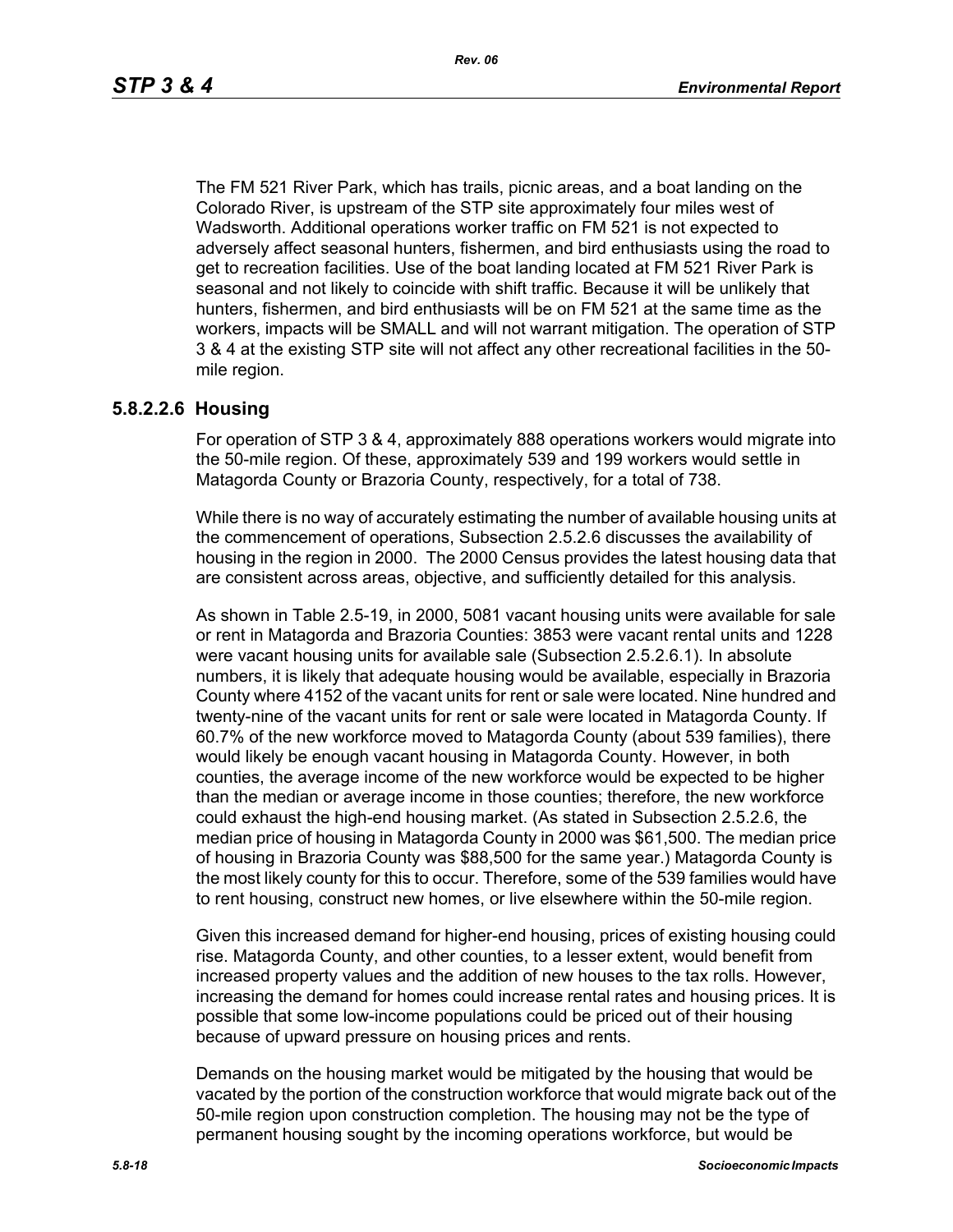sufficient to house some of the families until other housing could be found or new homes could be constructed. With time, normal market forces would increase the housing supply to meet this demand, causing housing prices and rental rates to stabilize.

Refueling outages would occur at least annually, and sometimes semiannually, when all four units are operational. STPNOC estimates that the maximum increase in workforce during refueling outages would be 1500 to 2000 outage workers. These workers would need temporary housing for 17 to 35 days. Most of the outage workers would stay in local extended-stay hotels, rent rooms in local homes, or bring travel trailers. The outage workforce would not affect the permanent housing market in the region.

STPNOC concludes that the potential impacts on housing would be SMALL in Brazoria County and in the 50-mile region and MODERATE in Matagorda County. Mitigation of these impacts to Matagorda County would include the self-relocation of the operations workforce that could not find housing in Matagorda County to other counties within a 50-mile radius of the site, the use of the housing vacated by the construction workforce, and normal market forces. Additionally, STPNOC would maintain communication with local and regional governmental officials including the Matagorda County Judge, nongovernmental organizations, and the general public to disseminate project information in a timely manner. This would allow these organizations, including developers and real estate agencies, the opportunity to plan accordingly.

### **5.8.2.2.7 Public Services**

#### Water Supply Facilities

STPNOC considered both plant demand and plant-related population growth demands on local water resources. Subsection 2.5.2.7 describes the public water supply systems in the area, their permitted capacities, and current demands. Operation of STP 3 & 4 could bring as many as 2433 people to the region. The average per capita water usage in the U.S. is 90 gpd per person. Of that, 26 gallons is used for personal use (Reference 5.8-11). The balance is used for bathing, laundry, and other household uses.

STPNOC does not use water from a municipal system. Therefore, water usage by the workforce, while onsite, would not impact municipal water suppliers. Five active onsite wells provide makeup water, process water, potable water, and supply for the fire protection system for STP 1 & 2. In conjunction with surface water from the Colorado River, these wells and at least one additional well would provide the water for operation of STP 3 & 4. The wells extend into the Chicot Aquifer, range in depth from 600 to 700 feet, and have design yields of 200 to 500 gpm. With the clarification provided in Subsection 5.2.2.2, current permitted total withdrawal rates are approximately 3,000 acre-feet per year (approximately 2.7 million gpd). Average daily usage for STP 1 & 2 from 2001 through 2006 was approximately 1.1 million gpd (798 gpm), for all purposes (Subsection 4.2.2). In 2005, STPNOC withdrew 422,333,662 gallons (804 gpm, or 1,296 acre-feet) of water from five active onsite groundwater wells for all uses (Subsection 2.5.2.7.1.1).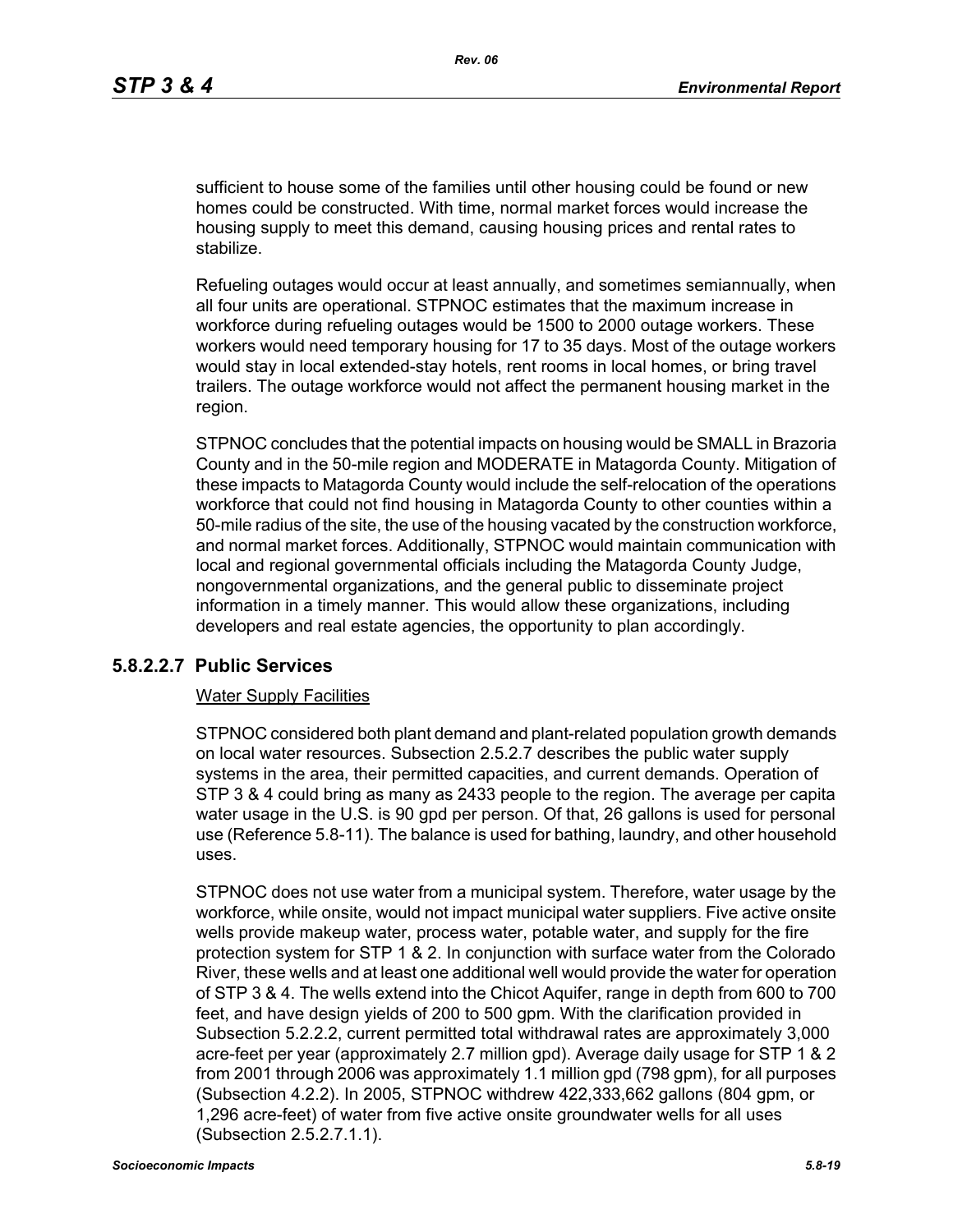During operations, an additional 888 people on site could increase potable consumption by a maximum of approximately 23,088 gpd (888  $\times$  26 gpd) for personal use.

As detailed in Table 3.3-1, conservative water use projections for simultaneous operation of both STP Units 3 and 4 include a total estimated normalized groundwater demand of approximately 975 gpm (approximately 1574 acre-feet/year), and approximately 3434 gpm for maximum short-term steady-state conditions. With consideration for the need to maintain water storage capacity to provide for maximum short-term steady-state conditions, site groundwater use evaluations confirm that total site groundwater demand remains below the existing site groundwater permit limit during construction, initial testing, and operation of STP Units 3 and 4. Notwithstanding, the MCR and Colorado River remain as alternative sources in the unlikely event that unanticipated peak site water demands would require additional water sources.

Currently, municipal water suppliers in the region have excess capacity (see Table 2.5- 22). The impact to the local water supply systems from operations-related population growth can be estimated by calculating the amount of water that would be required by the total population increase. The average person in the U.S. uses approximately 90 gpd (Reference 5.8-11). An operations-related population increase of 2433 people (1477 in Matagorda County; 545 in Brazoria County; and 411 in the remainder of the 50-mile radius) could increase consumption by approximately 218,970 gpd (90 gpd  $\times$ 2,433) in the 50-mile region. Matagorda and Brazoria Counties would need approximately 181,980 gpd (90 gpd × 2022) of this amount. Currently, there is excess capacity in every major public water supply system in Matagorda and Brazoria Counties and, under present conditions, the total increase in population would not stress municipal water supplies or infrastructure. However, the regional water planning groups created by the Texas Water Development Board predict that there will be water supply and, possibly, infrastructure issues in both Regions K (which includes Matagorda County, see Figure 2.5-7) and H (which includes Brazoria County, see Figure 2.5-7) some time after 2010 (see Subsection 2.2.2.7.1.1). Demand is nearly equal to supply in 2010 and, by 2060, demand significantly exceeds supply. Both regional governmental entities are in the process of analyzing and implementing strategies to mitigate predicted water shortages.

As stated previously, operation of STP 3 & 4 would increase the population in the 50 mile region by 2433 people. Of those 1477 people would locate to Matagorda County and 545 people would locate to Brazoria County. These numbers constitute 3.9% and 0.2% of the 2000 Census populations of Matagorda and Brazoria Counties (Table 2.5- 5), respectively, and 3.3% and 0.2% of the 2020 population projections of Matagorda and Brazoria Counties, respectively. Additionally, between 2000 and 2020, the inmigrations represent a 21.9% and 0.6% increase in the projected additional population for Matagorda and Brazoria Counties, respectively. (Note: STPNOC has chosen 2020 projections because they are near the startup of operations and county populations will continue to grow beyond that date, causing the STPNOC percentage of the population growth in those counties to begin decreasing.)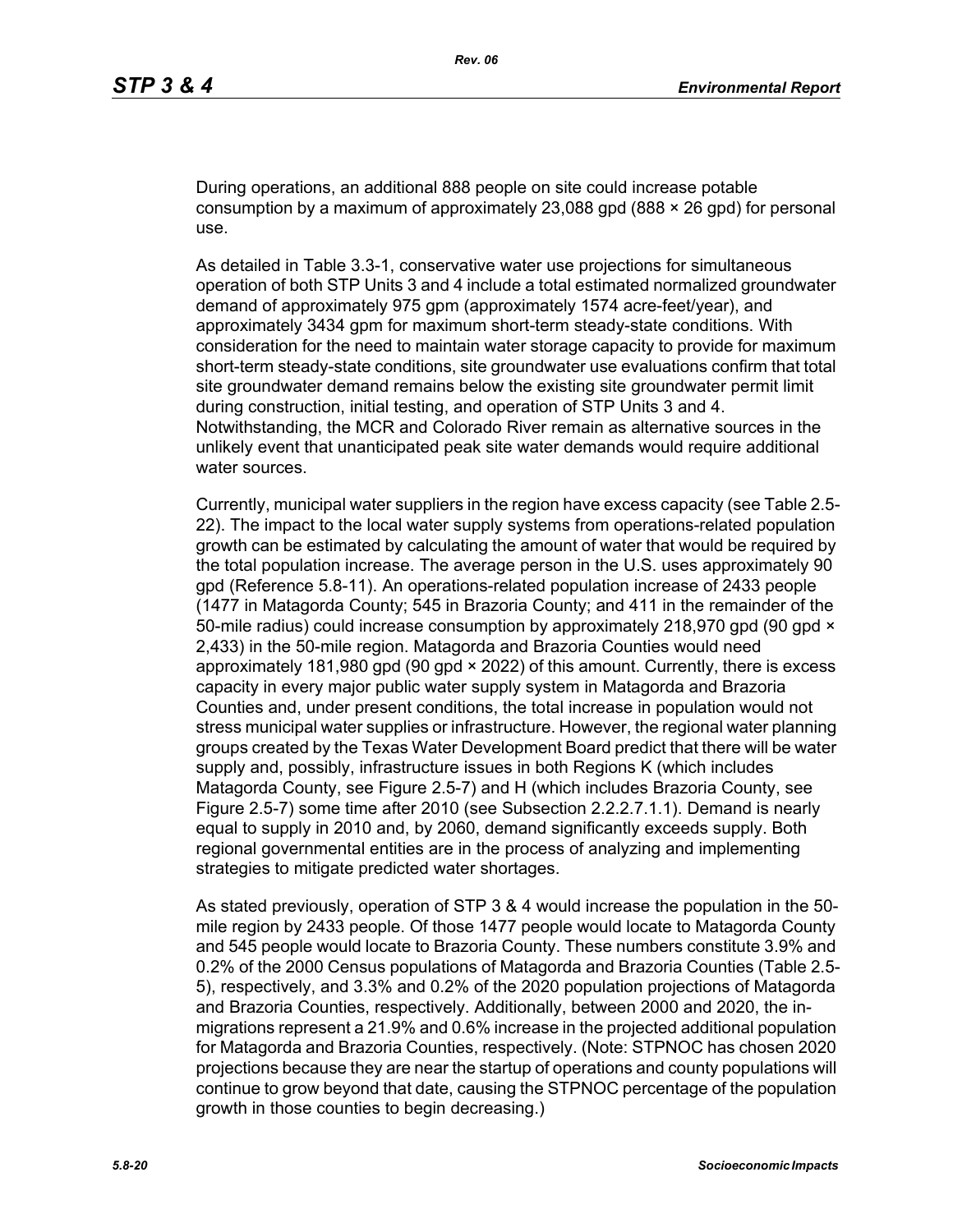As a result, impacts of the in-migrating operations workforce on municipal water supplies in Brazoria County would be SMALL and would not warrant additional mitigation. The incremental increase in population, resulting from operation of STP 3 & 4, would represent a very small percentage of the county's current and future populations, and of the projected increase in population based on current population growth trends. The Region H planning group has already identified water shortage issues for the region and is planning and implementing strategies to mitigate these issues (Subsection 2.5.2.7.1.1). The addition of the operations-related population would not noticeably add to current stresses experienced by Region H.

Impacts of the in-migrating operations workforce on municipal water supplies in Matagorda County (Region K) could be MODERATE. The incremental increase in population, resulting from operation of STP 3 & 4, would represent a small percentage of the county's current and future populations, but a 19.9% increase in the projected growth in population from 2000 to 2020. The Region K planning group has already identified water shortage issues for the region, which could begin shortly after 2010, and is planning and implementing strategies to mitigate these issues (Subsection 2.5.2.7.1.1). The addition of the operations-related population would add to current stresses experienced by Region K. Region K mitigation strategies include reuse, seawater desalination, conservation, and the LCRA/San Antonio Water System Project (Subsection 2.5.2.7.1.1). In addition to the Region K mitigations, STPNOC has been (and would be) in communication with local government and planning organizations regarding the construction and operation of the new units. These organizations would be aware of the in-migration of the workers and their families and would have ample opportunity to plan for the influx.

In addition, the in-migration of the operations workforce would be offset by the departing construction workforce, resulting in a net loss in plant-related population growth (Subsection 4.4.2). This workforce exchange would serve to assist in mitigating the plant's contribution to the projected water shortages in the region.

#### Waste Water Treatment Facilities

The STP 3 & 4 site currently has two wastewater treatment systems that will be expanded or replaced to meet the increased need for waste water treatment.

Subsection 2.5.2.7.1.2 describes the public wastewater treatment systems in Matagorda and Brazoria Counties, their plant-designed average flows, and monthly average wastewater processed. Wastewater treatment facilities in the two counties have excess capacity (see Table 2.5-23). The impact to local wastewater treatment systems from operations-related population increases can be determined by calculating the amount of water that would be used and disposed of by these individuals. The average person in the U.S. uses approximately 90 gpd (Reference 5.8-11). To be conservative, STPNOC estimates that 100% of this water would be disposed of through the wastewater treatment facilities. An operations-related population increase of 2433 people (1477 in Matagorda County, 545 in Brazoria County, and 411 in the remainder of the 50-mile radius) could require 218,970 gpd (90 gpd × 2433) of additional wastewater treatment capacity. Matagorda and Brazoria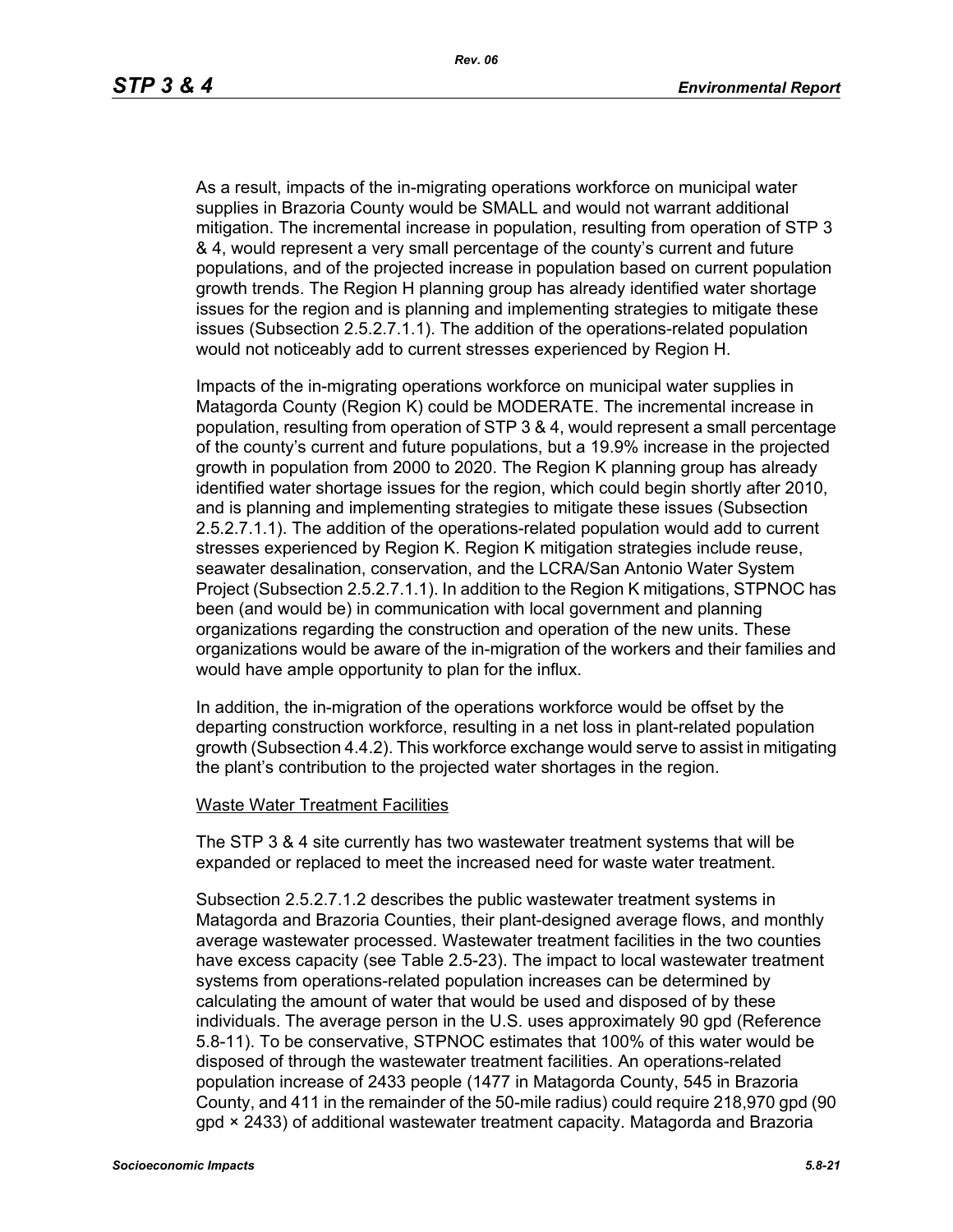Counties would need 181,980 gpd (90 gpd × 2,022) of this capacity. Currently, there is excess treatment capacity in both counties, which indicates that there is sufficient infrastructure to meet this need. However, regional water planning groups predict that there will be water supply (and, possibly, infrastructure) issues in both Regions K and H some time after 2010. As stated previously, water demand is nearly equal to supply in 2010 and, by 2060, demand significantly exceeds supply. Both regions are in the process of analyzing and implementing strategies to mitigate predicted water shortages. Therefore, impacts of the in-migrating operations workforce on wastewater treatment facilities in the region would be similar to those for public water supplies.

Impacts of the in-migrating operations workforce on wastewater treatment facilities in Brazoria County would be SMALL and would not warrant additional mitigation. The incremental increase in population resulting from operation of the new units would represent a very small percentage of the county's current and future populations, and the projected increase in population based on current population growth trends.

Impacts of the in-migrating operations workforce on wastewater treatment facilities in Matagorda County (Region K) could be MODERATE. The incremental increase in population, resulting from new unit operations, would represent a small percentage of the county's current and future populations, but a 19.9% increase in the projected growth in population from 2000 to 2020.

Police, Fire, and Medical Facilities

#### **Police Services**

In 2002, Matagorda and Brazoria Counties' residents-per-police personnel ratios were 394:1 and 419:1, respectively (see Table 2.5-30). Between Matagorda and Brazoria Counties, Matagorda County has the larger police force relative to the size of its population. Local planning officials state that police protection is adequately provided at this time (Subsection 2.5.2.7.2). STPNOC does now, and will continue to, employ its own security force at STP.

The operation of STP 3 & 4 would produce an influx of approximately 1477 new residents to Matagorda County and 545 new residents to Brazoria County. The rest of the operations workforce and families would live in other counties in the 50-mile region. These population increases would increase the persons-per-police personnel ratios (Table 5.8-3) by 3.7% and 0.3% in Matagorda and Brazoria Counties, respectively.

Based on the percentage increase in persons-per-police personnel ratios (Table 5.8-3), operations-related population increases would not adversely affect existing police services in Matagorda or Brazoria Counties.

STPNOC concludes that the potential impacts of new unit operations on police services in Matagorda and Brazoria Counties and in the 50-mile region would be SMALL and would not warrant mitigation.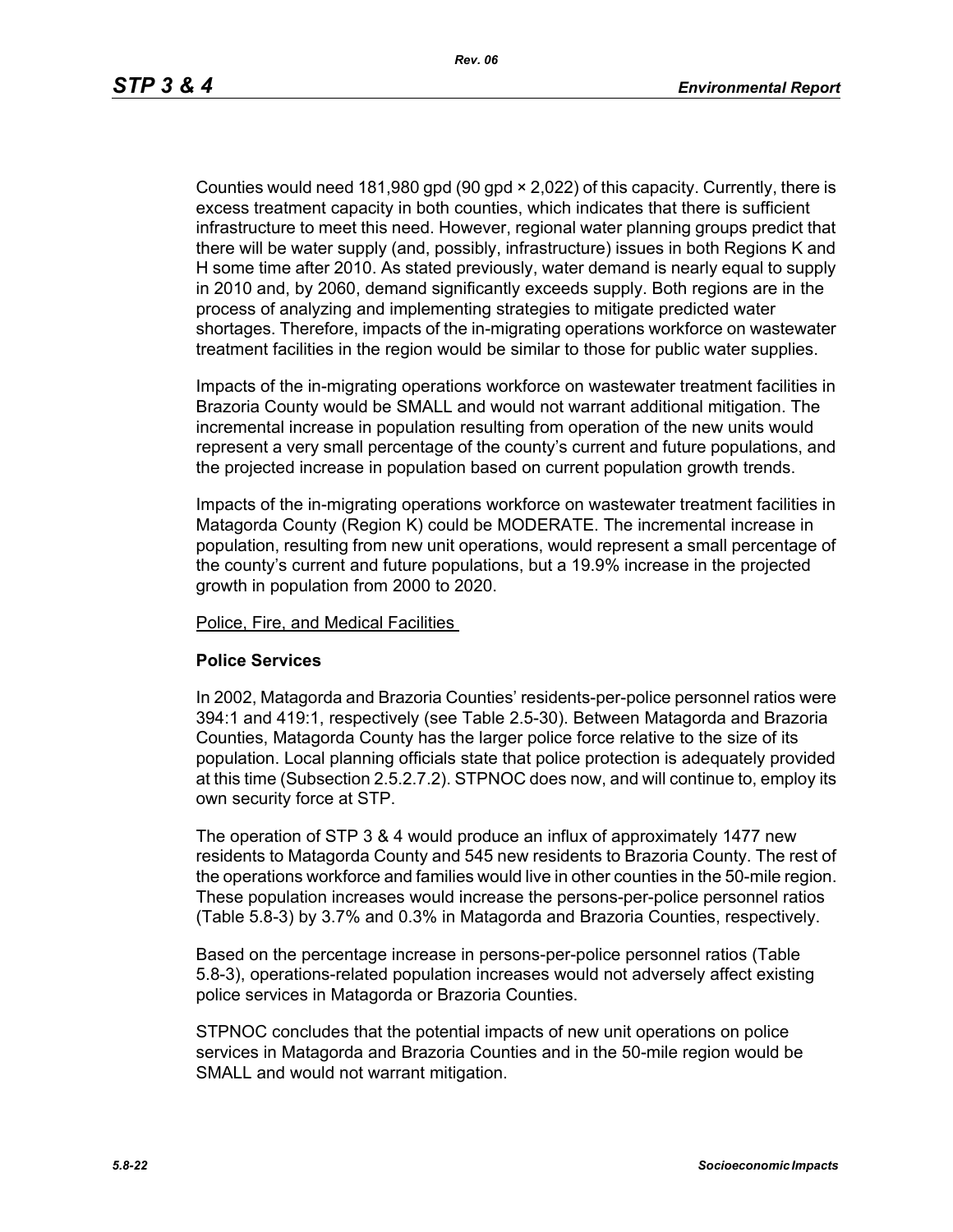### **Fire Protection Services**

In 2000, Matagorda and Brazoria Counties' persons-per-firefighter ratios were 217:1 and 477:1, respectively (Table 2.5-30). Brazoria County has the higher persons-perfirefighter ratio.

For STP 3 & 4 operations, Matagorda County would see an influx of approximately 1477 new residents and 545 new residents would move into Brazoria County. The rest of the workforce would live in other counties in the 50-mile region. These population increases would increase the persons-per-firefighter ratios (Table 5.8-4) by 3.7% and 0.2% in Matagorda and Brazoria Counties, respectively.

Based on the percentage increase in persons-per-firefighter ratios (Table 5.8-4), operations-related population increases would not adversely affect existing fire protection services in Matagorda or Brazoria Counties.

STPNOC concludes that the potential impacts of the new reactors' workforce on fire protection services in Matagorda and Brazoria Counties and the 50-mile region would be SMALL and mitigation would not be warranted.

### **Medical Services**

Detailed information concerning the medical services in Matagorda and Brazoria Counties is provided in Subsection 2.5.2.7.3. Minor injuries to operations workers would be assessed and treated by onsite medical personnel. Other injuries would be treated at one of the hospitals in the two-county region, depending on severity of the injury. For the existing STP 1 & 2 workforce, agreements are in place with local medical providers to support emergencies. STPNOC would reach similar agreements to provide emergency medical services to the STP 3 & 4 operations workforce. Operations activities should not burden existing medical services.

The medical facilities in Matagorda and Brazoria Counties provide medical care to much of the population of the two counties. As indicated in Table 2.5-5, the 2000 population of Matagorda and Brazoria Counties, combined, was 279,724. According to Table 2.5-31, in 2006, there were 296 staffed hospital beds and an average daily census of 107 in Matagorda and Brazoria Counties' medical facilities. Adding 2022 residents to the combined population of the two counties would increase the combined population by 0.7%. A 0.7% increase in the average daily census of 107 would increase the average daily census by less than one person, well below the total number of staffed hospital beds in the two counties—296 beds. Additionally, the total number of annual admissions, and annual outpatient visits for the two-county region reported by the American Hospital Association and presented in Table 2,5-31 were 11,084 and 210,946, respectively. A 0.7% increase in these statistics would equate to 11,162 admissions and 212,423 outpatient visits. An increase of less than 1% (i.e., 0.7%) due to the project-related increase in population in the two counties during operations would be a small impact to capacity. Even when adding the state demographer-projected population growth for the two counties (Table 2.5-5), there would still be excess capacity. Therefore, the potential impacts of new unit operations on medical services would be SMALL and mitigation would not be warranted.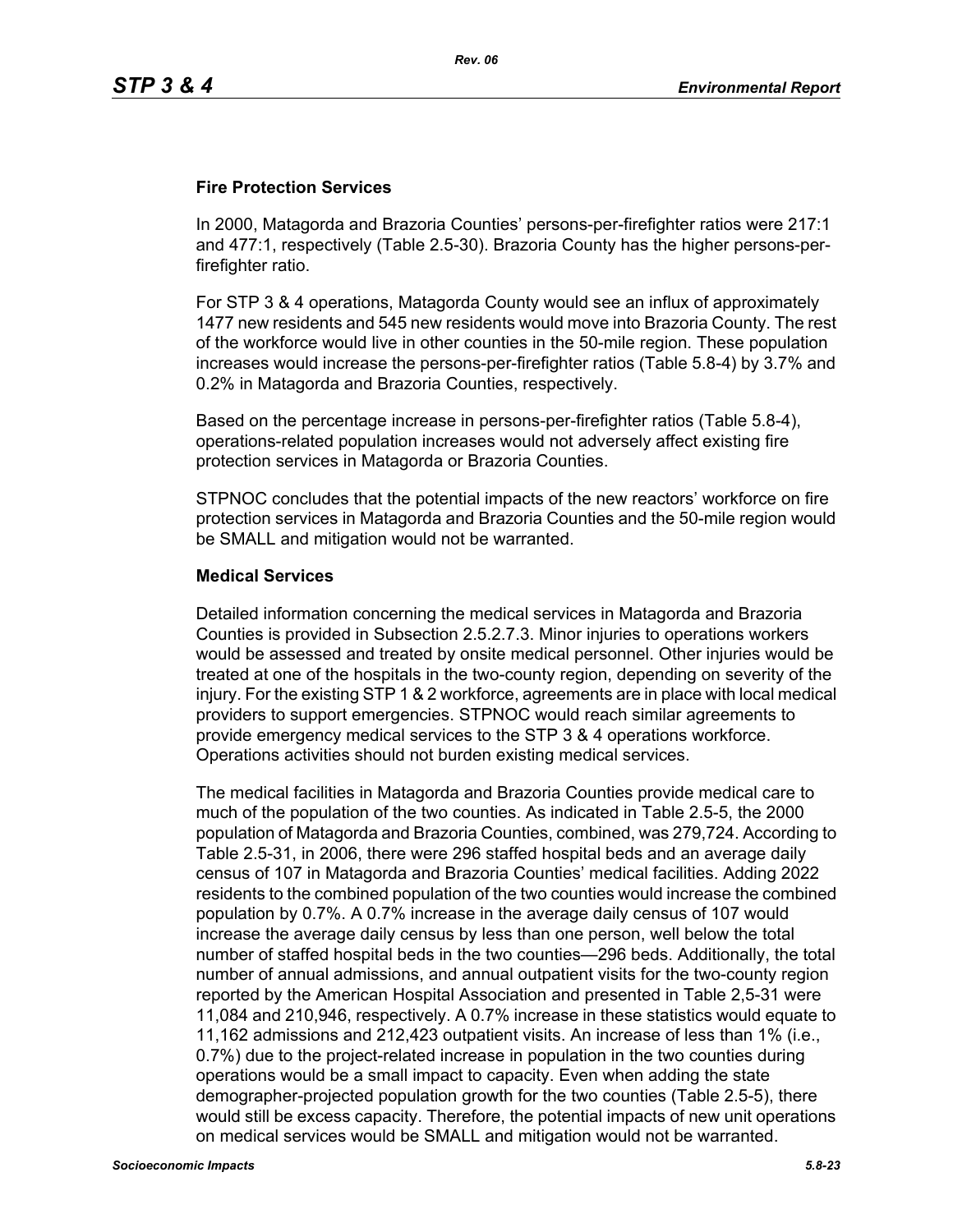### **Social Services**

This section focuses on the potential impacts of operations on the social and related services provided to disadvantaged segments of the population. This section is distinguished from environmental justice issues, which are discussed in Subsection 5.8.3.

The population influx likely would economically benefit the disadvantaged population served by the Texas Health and Human Services Commission and local governmental and nongovernmental organizations. The additional direct jobs would increase the number of indirect jobs that could be filled by currently unemployed workers, thus removing them from social services client lists. Many of these benefits would accrue to Matagorda County, where, because of the smaller economic base, the impact would be more noticeable. Increased property tax revenues resulting from homes and land purchased by the operations workforce could increase government-sponsored social service programs. Therefore, impacts would be positive and SMALL and not require mitigation.

## **5.8.2.2.8 Education**

STPNOC assumes that the new workforce would relocate to the 50-mile region with their families, increasing the population by approximately 4164 people. Approximately 60.7% would settle in Matagorda County, 22.4% in Brazoria County, and the remaining 16.9% will be distributed across the six other counties within the region (Table 4.4-1).

STPNOC conservatively estimates that in an operations workforce related population of 4,650, approximately 952 will be school-aged (Table 2.5-6). This would result in a 23% increase in school-aged population within the 50-mile region. Matagorda County would see the largest increase at 14% and the Brazoria County school population would increase by 5%. The remaining 4% would be distributed across the seven other counties within the 50-mile region. However, when spread over K-12 grades, it is unlikely this increase would be noticeable on class size, particularly since these children will attend schools that were losing the children of construction workers (Section 2.5).

Increased property tax revenues as a result of the increased population, and, in the case of Matagorda County, Palacios ISD, property taxes on the new reactors would fund additional teachers and additional facilities if necessary (Subsection 2.5.2.3). The remaining revenue tax monies not used by the school district would be collected by the state of Texas and combined with tax revenues from all other Texas counties. These monies would be redistributed to "property-poor" school districts throughout the state of Texas, determined annually by the Texas Legislature Texas Education Code Chapter 42 (Subsection 2.5.2.3).

The impact to the counties within the 50-mile region would be SMALL. The Matagorda County student population could increase by 14%, which would be a MODERATE impact on its education system and would require mitigation. Matagorda County is not planning to construct additional schools (Subsection 2.5.2.8). The quickest mitigation will be to hire additional teachers and move modular classrooms to existing schools.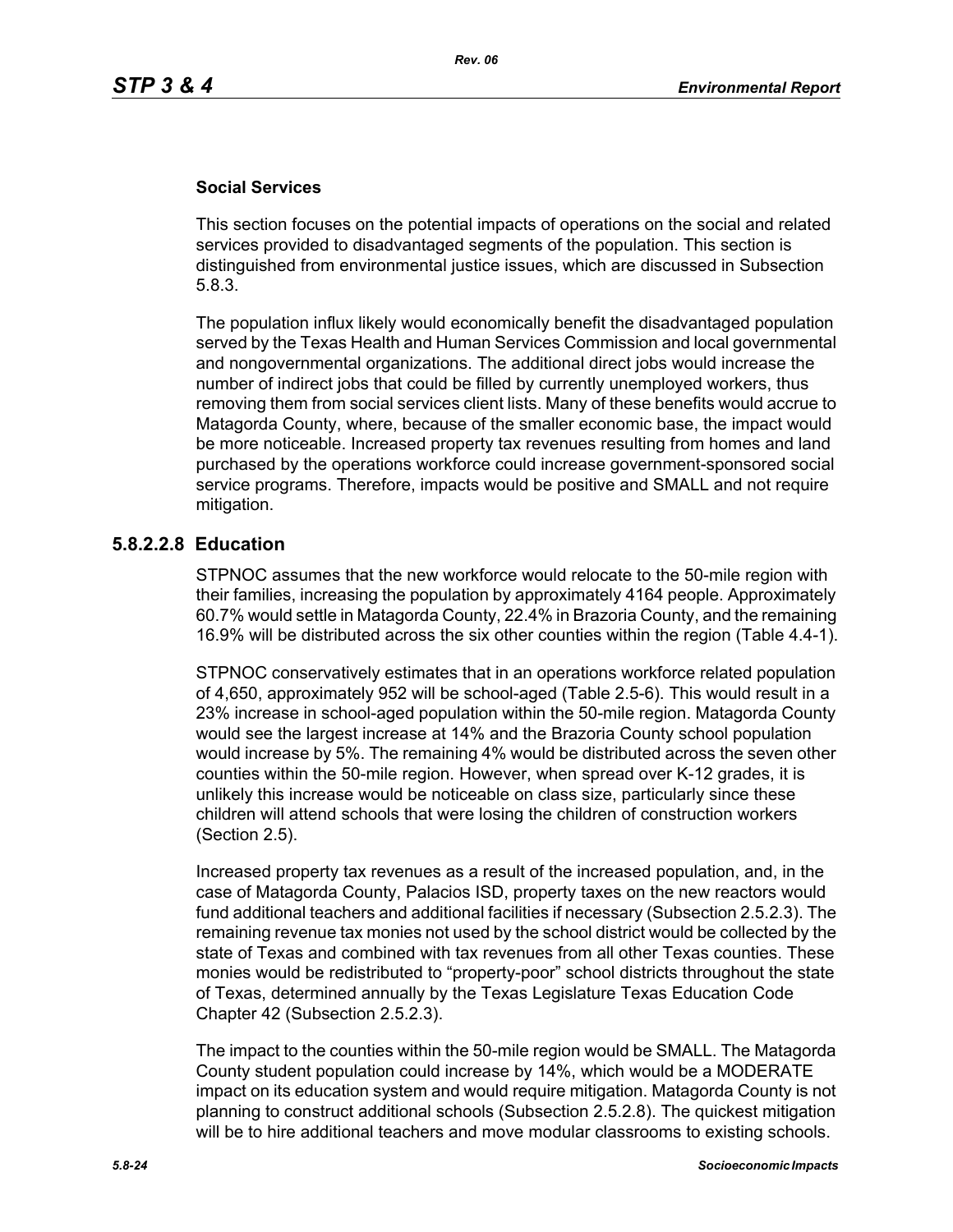Increased property tax revenues as a result of the increased population, and, in the case of Matagorda County, property taxes on the new reactors, would fund additional teachers and facilities for Palacios ISD. Bay City ISD, if determined by the Texas Legislature to be a "property-poor" school district, would be eligible for monies allocated by the state of Texas for any additional teachers or facilities (Subsection 2.5.2.3).

## **5.8.3 Environmental Justice**

Environmental justice refers to a federal policy under which each federal agency identifies and addresses, as appropriate, disproportionately high and adverse human health or environmental effects of its programs, policies, and activities on minority or low-income populations (Executive Order 12898, Reference 5.8-12). The NRC has a policy on the treatment of environmental justice matters in licensing actions (69 FR 52040), which states, "NRC believes that an analysis of disproportionately high and adverse impacts needs to be done as part of the agency's NEPA obligations to accurately identify and disclose all significant environmental impacts associated with a proposed action. Consequently, while the NRC is committed to the general goals of Executive Order 12898, it will strive to meet those goals through its normal and traditional NEPA review process."

STPNOC located minority and low-income populations within the 50-mile radius of the STP site (Figures 2.5-10 through 2.5-15). Nineteen census block groups, out of a total of 230, within the 50-mile radius have significant Black or African American populations. One block group has a significant Asian minority population and six block groups have a significant "some other race" population. Thirty census block groups within the 50-mile radius have significant Hispanic ethnicity populations. The closest of these groups is approximately 10 miles distant.

STPNOC evaluated whether the health or welfare of minority and low-income populations could be disproportionately adversely affected by potential operations impacts. STPNOC identified the most likely pathways by which adverse environmental impacts associated with the operation of new units at the STP site could affect human populations. As described earlier in Chapter 5, STPNOC analyzed potential operations impacts on land use, water, air, socioeconomics, ecological resources, health and safety, waste management, and cultural resources. STPNOC has identified SMALL impacts in all resources areas in the 50-mile radius, with the exception of socioeconomic impacts in Matagorda County. In Matagorda County, SMALL impacts were found in all socioeconomic resource areas except:

- Economy beneficial and MODERATE
- **Property tax revenue beneficial and MODERATE to LARGE**
- **Transportation MODERATE at shift change during outages**
- Housing MODERATE to LARGE
- Education MODERATE to LARGE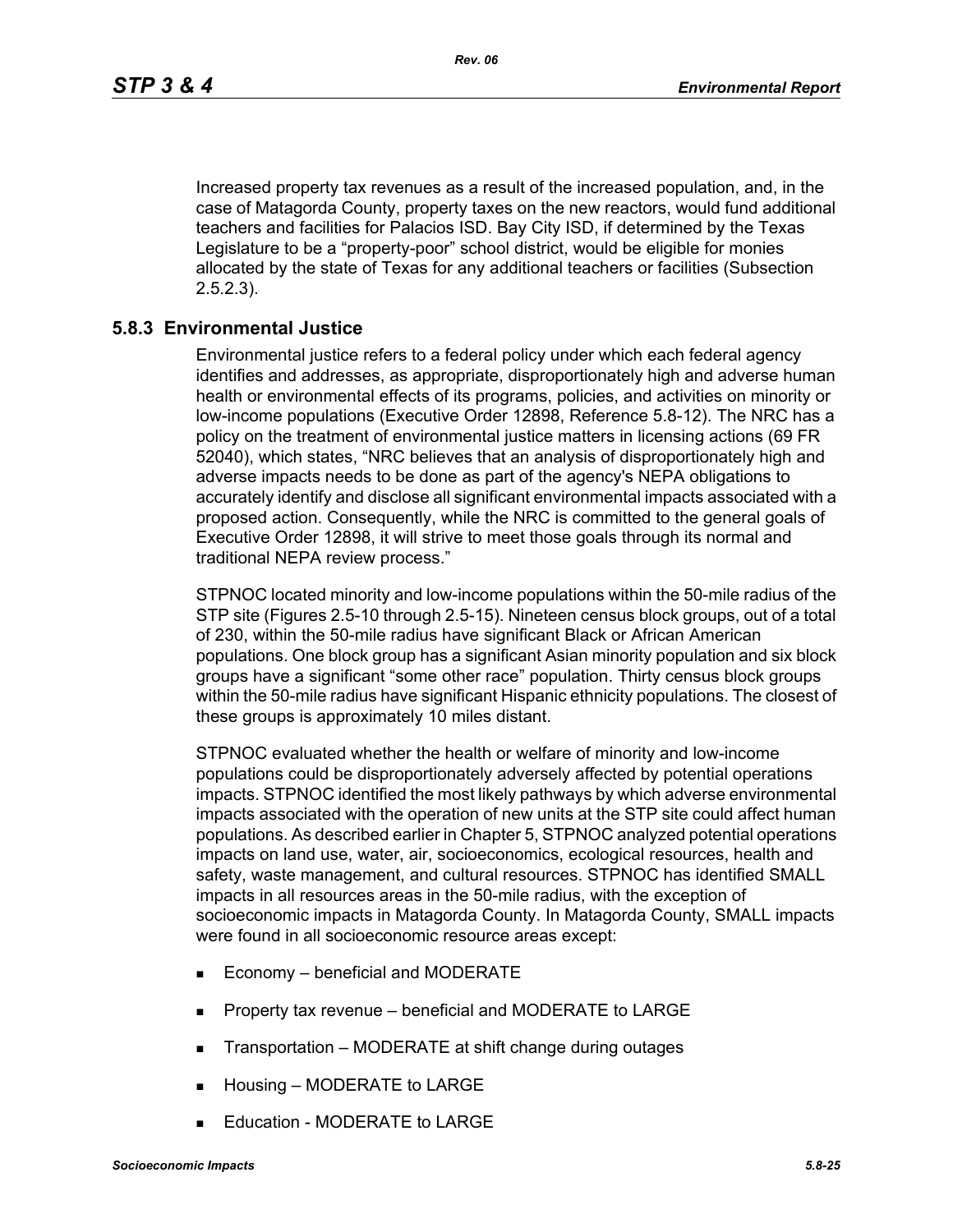Increased property tax revenues and their boost to the local economy are considered to be beneficial. Moderate increases in traffic would mostly affect people living along or traveling on FM 521 Road during morning and afternoon shift change. MODERATE impacts to housing are expected to be mitigated by new housing construction and should not affect homeowners or renters already residing in Matagorda County.

STPNOC also investigated the possibility of subsistence-living populations in the vicinity of the STP site by contacting local government officials, the staff of social welfare agencies, and businesses concerning unusual resource dependencies or practices that could result in potentially disproportionate impacts to minority and lowincome populations. STPNOC asked about minority, low-income, and migrant populations or locations of particular concern, and whether subsistence living conditions were evident. No one that was contacted reported such dependencies or practices, as subsistence agriculture, hunting, or fishing, through which the populations could be disproportionately adversely affected by the project.

In summary, no operations-related adverse health or environmental effects that would disproportionately affect minority or low-income populations were identified. Therefore, STPNOC concludes that impacts of operations of new nuclear units at the STP site on minority and low-income populations would be SMALL and mitigation would not be warranted.

#### **5.8.4 References**

- 5.8-1 "2005 Annual Environmental Operating Report," South Texas Project Electric Generating Station, April 2005.
- 5.8-2 "Information on Levels of Environmental Noise Requisite to Protect Public Health and Welfare with an Adequate Margin of Safety," EPA (U.S. Environmental Protection Agency) March 1974, Pages B-1 and B-2. Available at http://www.nonoise.org/library/levels74/levels74.htm, accessed September 15, 2006.
- 5.8-3 "Construction Noise Hazard Alert," Center to Protect Worker's Rights, available at http://www.cpwr.com/hazpdfs/kfnoise.PDF, accessed April 17, 2007.
- 5.8-4 Code of Federal Regulations, Title 40, part 81, section 38, Designation of Areas for Air Quality Planning Purposes; Texas; Revised Geographical Designation of Certain Air Quality Control Regions.
- 5.8-5 Code of Federal Regulations, Title 40, part 50, National Primary and Secondary Ambient Air Quality Standards.
- 5.8-6 "State and County Quickfacts. Matagorda County, Texas and Brazoria County, Texas," USCB (U.S. Census Bureau) 2000. Available at http://factfinder.census. gov/, accessed May 16, 2007.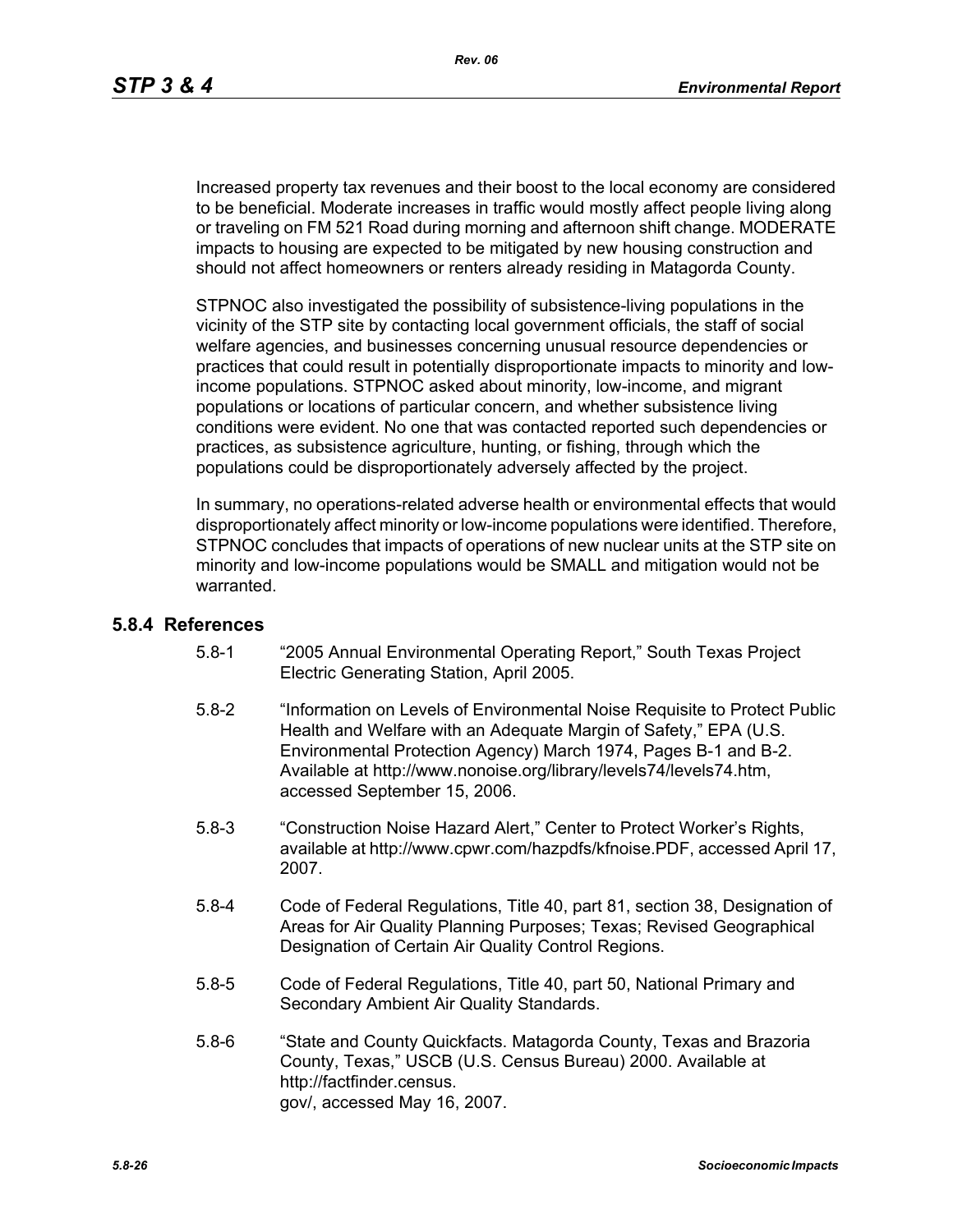- 5.8-7 "RIMS II Multipliers for Matagorda and Brazoria Counties, Texas," BEA (U.S. Bureau of Economic Analysis), U. S. Department of Commerce. Economic and Statistics Administration. Bureau of Economic Analysis, Washington, D.C., February 2, 2007.
- 5.8-8 "80th Texas Legislature: Biennial Revenue Estimate, 2008-2009." Texas Comptroller of Public Accounts, January 2007. Available at http://www. window.state.tx.us/taxbud/bre2008/BRE\_2008-09.pdf, accessed July 18, 2007.
- 5.8-9 Palacios Independent School District, 2007. Information from Herbert Ressler, Business Manager, Palacios ISD regarding tax abatement legislation. May 2007.
- 5.8-10 Texas Legislature Online, 2007. Status of House Bill (HB) 2994. Available at http://www.legis.state.tx.us/billlookup/History.aspx?LegSess=80R&Bill=H B2994, accessed June 22, 2007.
- 5.8-11 "Water on Tap: What You Need to Know," EPA (U.S. Environmental Protection Agency) EPA 815- K-03-007, Office of Water, Washington, DC, 2003.
- 5.8-12 Office of the President, Federal Actions To Address Environmental Justice in Minority Populations and Low-Income Populations, Executive Order 12898, February 11, 1994.
- 5.8-13 "Local Area Unemployment Statistics," BLS, 2007. Available at http://www. stats.bls.gov, accessed on February 5, 2007.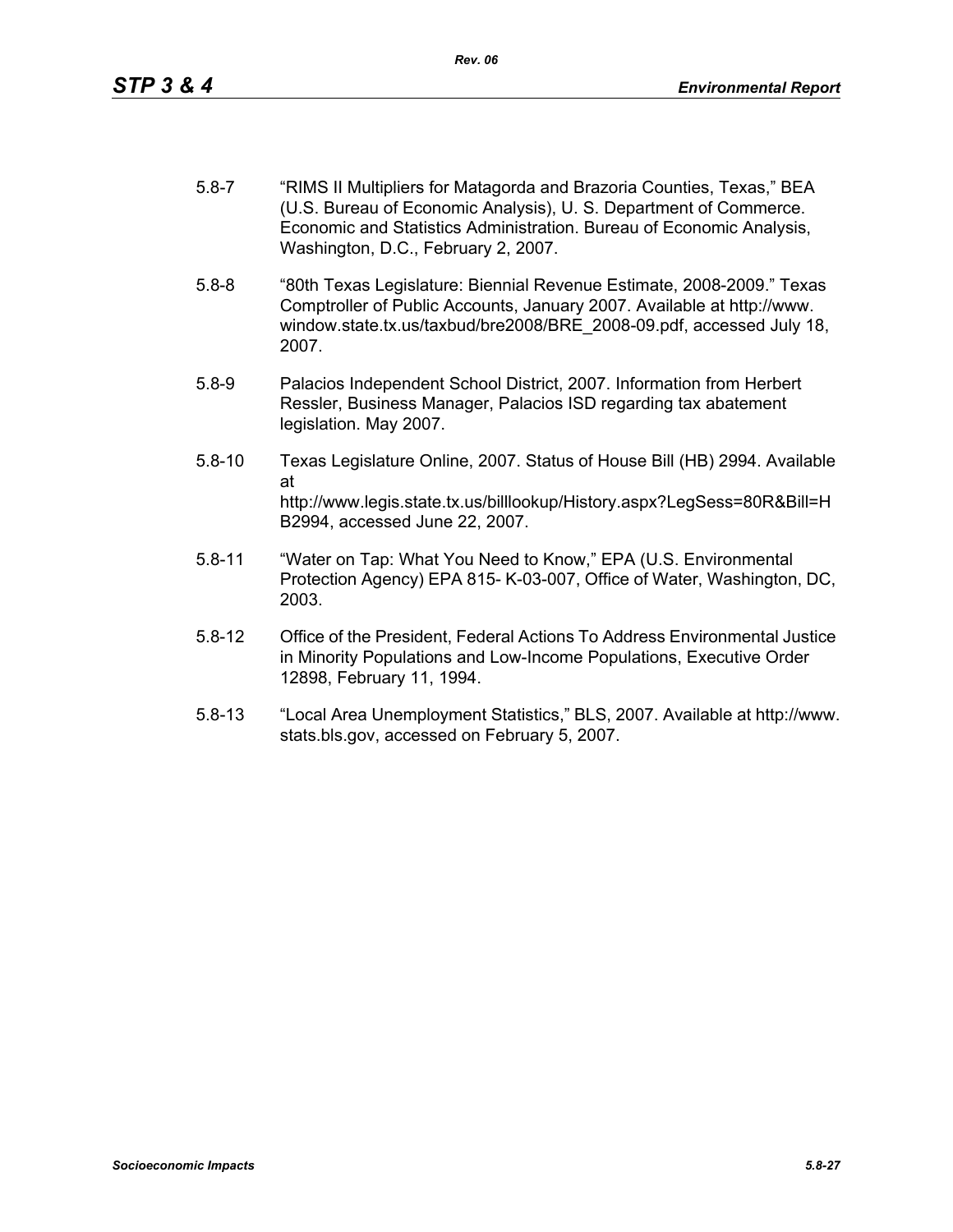| Demographic                                                                                | <b>ABWR</b><br>2 Units |
|--------------------------------------------------------------------------------------------|------------------------|
| <b>Operations Workforce Peak</b>                                                           | 888                    |
| Number of workers who migrate into the 50-mile radius                                      | 888                    |
| Indirect jobs $(888 \times 1.47)$                                                          | 1,305                  |
| Total number of jobs (direct plus indirect)                                                | 2,193                  |
| 2005 unemployed in the two counties 1                                                      | 8,870                  |
| 2005 unemployment rate in the two counties                                                 | 5.9%                   |
| Total number of indirect jobs as a percent of unemployed population in two-<br>county area | 14.7%                  |
| $\overline{1}$ . Deference E.O. 12                                                         |                        |

# **Table 5.8-1 Direct and Indirect Employment**

Reference 5.8-13.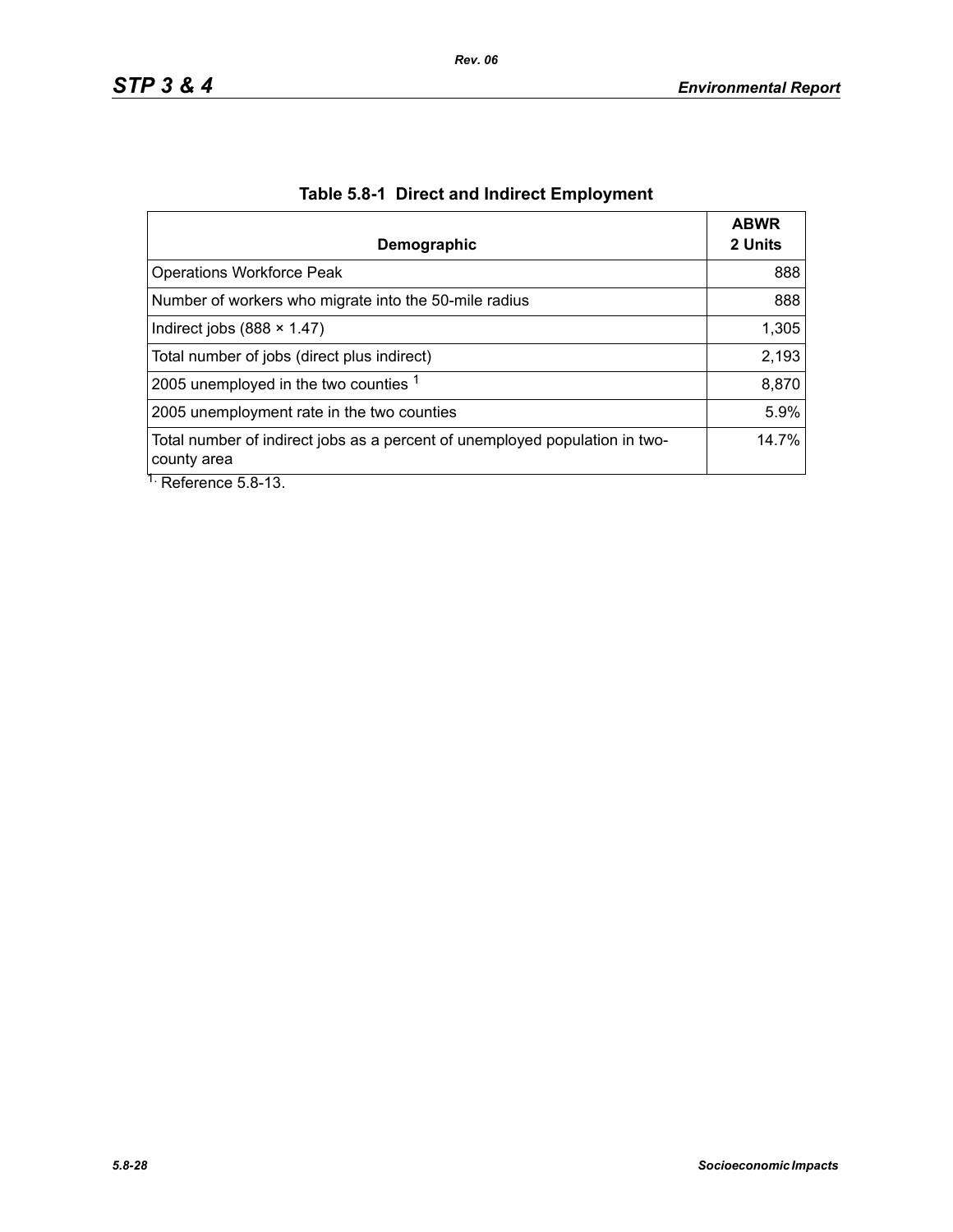## **Table 5.8-2 Estimated Sales Tax Impacts of Expenditures For Goods & Services During Operation of STP Units 3 & 4**

| <b>Summary of Estimated Operations Expenditures:</b>                 |                       |                       |                    | <b>Estimated Amount</b> |                                                                      |                  |                                              |                  |  |  |
|----------------------------------------------------------------------|-----------------------|-----------------------|--------------------|-------------------------|----------------------------------------------------------------------|------------------|----------------------------------------------|------------------|--|--|
| <b>Total Annual Expenditures</b>                                     |                       |                       |                    | \$60,000,000            |                                                                      |                  |                                              |                  |  |  |
| <b>Estimated Proportion Spent Locally</b>                            |                       |                       |                    | 20%                     |                                                                      |                  |                                              |                  |  |  |
| <b>Estimated Annual Local Expenditures</b>                           |                       |                       |                    | \$12,000,000            |                                                                      |                  |                                              |                  |  |  |
| Estimated Annual Impacts to Texas Sales Tax Revenues <sup>1</sup>    |                       |                       |                    |                         |                                                                      |                  |                                              |                  |  |  |
| State sales tax revenues, 2006 <sup>2</sup>                          |                       |                       |                    |                         | \$18,275,209,754                                                     |                  |                                              |                  |  |  |
| State sales tax rate <sup>3</sup>                                    |                       |                       |                    |                         |                                                                      | 6.25%            |                                              |                  |  |  |
| Ownership                                                            |                       |                       |                    |                         |                                                                      |                  |                                              |                  |  |  |
| Scenario:                                                            | 44% Private Ownership |                       |                    | 60% Private Ownership   | 80% Private Ownership<br>100% Private Ownership                      |                  |                                              |                  |  |  |
| Assumes 100% of                                                      |                       | % of 2006             |                    | % of 2006               | % of 2006<br>% of 2006                                               |                  |                                              |                  |  |  |
| Expenditures                                                         | <b>State Sales</b>    | <b>Sales Tax</b>      | <b>State Sales</b> | <b>Sales Tax</b>        | <b>State Sales</b>                                                   | <b>Sales Tax</b> | <b>State Sales</b>                           | <b>Sales Tax</b> |  |  |
| Subject To State Tax                                                 | Tax                   | <b>Revenues</b>       | Tax                | <b>Revenues</b>         | Tax                                                                  | <b>Revenues</b>  | Tax                                          | <b>Revenues</b>  |  |  |
| <b>State Sales Tax</b>                                               | \$1,650,000           | 0.009%                | \$2,250,000        | 0.012%                  | \$3,000,000                                                          | 0.016%           | \$3,750,000                                  | 0.021%           |  |  |
|                                                                      |                       |                       |                    |                         | Estimated Annual Impacts to Bay City Sales Tax Revenues <sup>1</sup> |                  |                                              |                  |  |  |
| Bay City sales tax revenues, 2005 <sup>4</sup>                       |                       |                       |                    |                         |                                                                      | \$3,681,595      |                                              |                  |  |  |
| Bay City sales tax rate <sup>5</sup>                                 |                       |                       |                    |                         |                                                                      | 2.0%             |                                              |                  |  |  |
| <b>Ownership</b><br>Scenario:                                        | 44% Private Ownership |                       |                    | 60% Private Ownership   |                                                                      |                  | 80% Private Ownership 100% Private Ownership |                  |  |  |
| % of Expenditures                                                    |                       | % of 2005             |                    | % of 2005               |                                                                      | % of 2005        |                                              | % of 2005        |  |  |
| <b>Subject to Bay City</b>                                           | <b>Bay City</b>       | <b>Sales Tax</b>      | <b>Bay City</b>    | <b>Sales Tax</b>        | <b>Bay City</b>                                                      | <b>Sales Tax</b> | <b>Bay City</b>                              | <b>Sales Tax</b> |  |  |
| <b>Sales Tax</b>                                                     | <b>Sales Tax</b>      | <b>Revenues</b>       | <b>Sales Tax</b>   | <b>Revenues</b>         | <b>Sales Tax</b>                                                     | <b>Revenues</b>  | <b>Sales Tax</b>                             | <b>Revenues</b>  |  |  |
| 100.00%                                                              | \$105,600             | 2.9%                  | \$144,000          | 3.9%                    | \$192,000                                                            | 5.2%             | \$240,000                                    | 6.5%             |  |  |
| 90.00%                                                               | \$95,040              | 2.6%                  | \$129,600          | 3.5%                    | \$172,800                                                            | 4.7%             | \$216,000                                    | 5.9%             |  |  |
| 80.00%                                                               | \$84,480              | 2.3%                  | \$115,200          | 3.1%                    | \$153,600                                                            | 4.2%             | \$192,000                                    | 5.2%             |  |  |
| 70.00%                                                               | \$73,920              | 2.0%                  | \$100,800          | 2.7%                    | \$134,400                                                            | 3.7%             | \$168,000                                    | 4.6%             |  |  |
| 60.00%                                                               | \$63,360              | 1.7%                  | \$86,400           | 2.3%                    | \$115,200                                                            | 3.1%             | \$144,000                                    | 3.9%             |  |  |
| 50.00%                                                               | \$52,800              | 1.4%                  | \$72,000           | 2.0%                    | \$96,000                                                             | 2.6%             | \$120,000                                    | 3.3%             |  |  |
| 40.00%                                                               | \$42,240              | 1.1%                  | \$57,600           | 1.6%                    | \$76,800                                                             | 2.1%             | \$96,000                                     | 2.6%             |  |  |
| 30.00%                                                               | \$31,680              | 0.9%                  | \$43,200           | 1.2%                    | \$57,600                                                             | 1.6%             | \$72,000                                     | 2.0%             |  |  |
| 20.00%                                                               | \$21,120              | 0.6%                  | \$28,800           | 0.8%                    | \$38,400                                                             | 1.0%             | \$48,000                                     | 1.3%             |  |  |
| 10.00%                                                               | \$10,560              | 0.3%                  | $\sqrt{$14,400}$   | 0.4%                    | \$19,200                                                             | 0.5%             | \$24,000                                     | 0.7%             |  |  |
|                                                                      |                       |                       |                    |                         | Estimated Annual Impacts to Palacios Sales Tax Revenues <sup>1</sup> |                  |                                              |                  |  |  |
| Palacios sales tax revenues, 2005 <sup>6</sup>                       |                       |                       |                    |                         | \$219,500                                                            |                  |                                              |                  |  |  |
| Palacios sales tax rate <sup>5</sup>                                 |                       |                       |                    |                         |                                                                      | 2.0%             |                                              |                  |  |  |
| Ownership<br>Scenario:                                               |                       | 44% Private Ownership |                    | 60% Private Ownership   | 80% Private Ownership                                                |                  | 100% Private Ownership                       |                  |  |  |
| % of Expenditures                                                    |                       | % of 2005             |                    | % of 2005               |                                                                      | % of 2005        |                                              | % of 2005        |  |  |
| <b>Subject to Palacios</b>                                           | <b>Palacios</b>       | <b>Sales Tax</b>      | <b>Palacios</b>    | <b>Sales Tax</b>        | <b>Palacios</b>                                                      | <b>Sales Tax</b> | <b>Palacios</b>                              | <b>Sales Tax</b> |  |  |
| <b>Sales Tax</b>                                                     | <b>Sales Tax</b>      | <b>Revenues</b>       | <b>Sales Tax</b>   | <b>Revenues</b>         | <b>Sales Tax</b>                                                     | <b>Revenues</b>  | <b>Sales Tax</b>                             | <b>Revenues</b>  |  |  |
| 100.00%                                                              | \$105,600             | 48.1%                 | \$144,000          | 65.6%                   | \$192,000                                                            | 87.5%            | \$240,000                                    | 109.3%           |  |  |
| 90.00%                                                               | \$95,040              | 43.3%                 | \$129,600          | 59.0%                   | \$172,800                                                            | 78.7%            | \$216,000                                    | 98.4%            |  |  |
| 80.00%                                                               | \$84,480              | 38.5%                 | \$115,200          | 52.5%                   | \$153,600                                                            | 70.0%            | \$192,000                                    | 87.5%            |  |  |
| 70.00%                                                               | \$73,920              | 33.7%                 | \$100,800          | 45.9%                   | \$134,400                                                            | 61.2%            | \$168,000                                    | 76.5%            |  |  |
| 60.00%                                                               | \$63,360              | 28.9%                 | \$86,400           | 39.4%                   | \$115,200                                                            | 52.5%            | \$144,000                                    | 65.6%            |  |  |
| 50.00%                                                               | \$52,800              | 24.1%                 | \$72,000           | 32.8%                   | \$96,000                                                             | 43.7%            | \$120,000                                    | 54.7%            |  |  |
| 40.00%                                                               | \$42,240              | 19.2%                 | \$57,600           | 26.2%                   | \$76,800                                                             | 35.0%            | \$96,000                                     | 43.7%            |  |  |
| 30.00%                                                               | \$31,680              | 14.4%                 | \$43,200           | 19.7%                   | \$57,600                                                             | 26.2%            | \$72,000                                     | 32.8%            |  |  |
| 20.00%                                                               | \$21,120              | 9.6%                  | \$28,800           | 13.1%                   | \$38,400                                                             | 17.5%            | \$48,000                                     | 21.9%            |  |  |
| 10.00%                                                               | \$10,560              | 4.8%                  | \$14,400           | 6.6%                    | \$19,200                                                             | 8.7%             | \$24,000                                     | 10.9%            |  |  |
| $1.$ Note: Assumes that these expenditures are subject to sales tax. |                       |                       |                    |                         |                                                                      |                  |                                              |                  |  |  |

Note: Assumes that these expenditures are subject to sales tax.

<span id="page-28-0"></span>2. Reference 2.5-25

3. Reference 2.5-27

4. Reference 2.5-46

<span id="page-28-1"></span>5. Reference 2.5-30

<sup>6.</sup> Reference 2.5-109 [City of Palacios 2007-2008 Annual Budget, Approved 09/18/2007]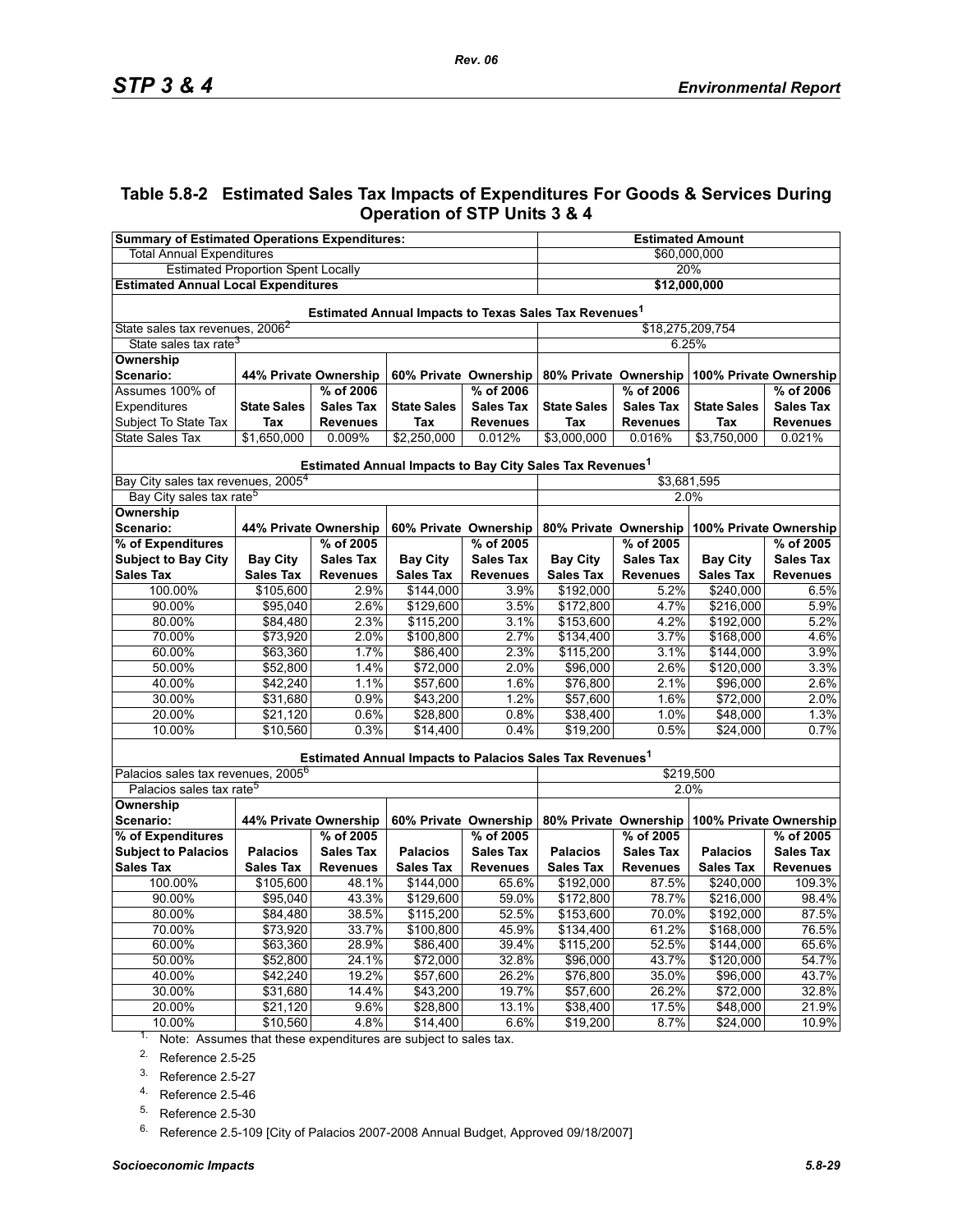### **Table 5.8-3 Police Protection in the Two Counties of Interest, Adjusted for the Operations Workforce and Associated Population Increase**

| County          | Total<br><b>Population</b><br>in 2000 | <b>Additional</b><br><b>Population</b><br>Due to New<br><b>Plant</b><br><b>Operations</b> | Total<br><b>Population</b> | <b>Police</b><br><b>Protection</b><br>in 2002 | <b>Operations</b><br><b>Workforce-</b><br><b>Adjusted</b><br>Persons-<br>per-Police<br><b>Personnel</b><br><b>Ratio</b> | <b>Percent</b><br>Increase from<br>2000 Persons-<br>per-Police<br><b>Personnel</b><br><b>Ratio</b> |
|-----------------|---------------------------------------|-------------------------------------------------------------------------------------------|----------------------------|-----------------------------------------------|-------------------------------------------------------------------------------------------------------------------------|----------------------------------------------------------------------------------------------------|
| Matagorda       | 37,957                                | 1,477                                                                                     | 39,434                     | 100                                           | 394:1                                                                                                                   | 3.7                                                                                                |
| <b>Brazoria</b> | 241,767                               | 545                                                                                       | 242,312                    | 578                                           | 419:1                                                                                                                   | 0.3                                                                                                |

Source: Table 2.5-30 Police and Fire Protection

# **Table 5.8-4 Fire Protection in the Two Counties of Interest, Adjusted for the Operations Workforce and Associated Population Increase**

| County          | Total<br>Population<br>In 2000 | <b>Additional</b><br><b>Population Due</b><br>to New Plant<br><b>Operations</b> | Total<br>Population | <b>Firefighters</b><br>(Full time<br>and<br><b>Volunteer)</b><br>in 2007 | <b>Operations</b><br><b>Workforce-</b><br><b>Adjusted</b><br>Persons-<br>per-<br>Firefighter<br>Ratio | <b>Percent</b><br>Increase from<br><b>Current</b><br>Persons-per-<br>Firefighter<br><b>Ratio</b> |
|-----------------|--------------------------------|---------------------------------------------------------------------------------|---------------------|--------------------------------------------------------------------------|-------------------------------------------------------------------------------------------------------|--------------------------------------------------------------------------------------------------|
| Matagorda       | 37,957                         | 1,477                                                                           | 39,434              | 175                                                                      | 225:1                                                                                                 | 3.7                                                                                              |
| <b>Brazoria</b> | 241,767                        | 545                                                                             | 242,312             | 507                                                                      | 478:1                                                                                                 | 0.2                                                                                              |

Source: Table 2.5-30 Police and Fire Protection